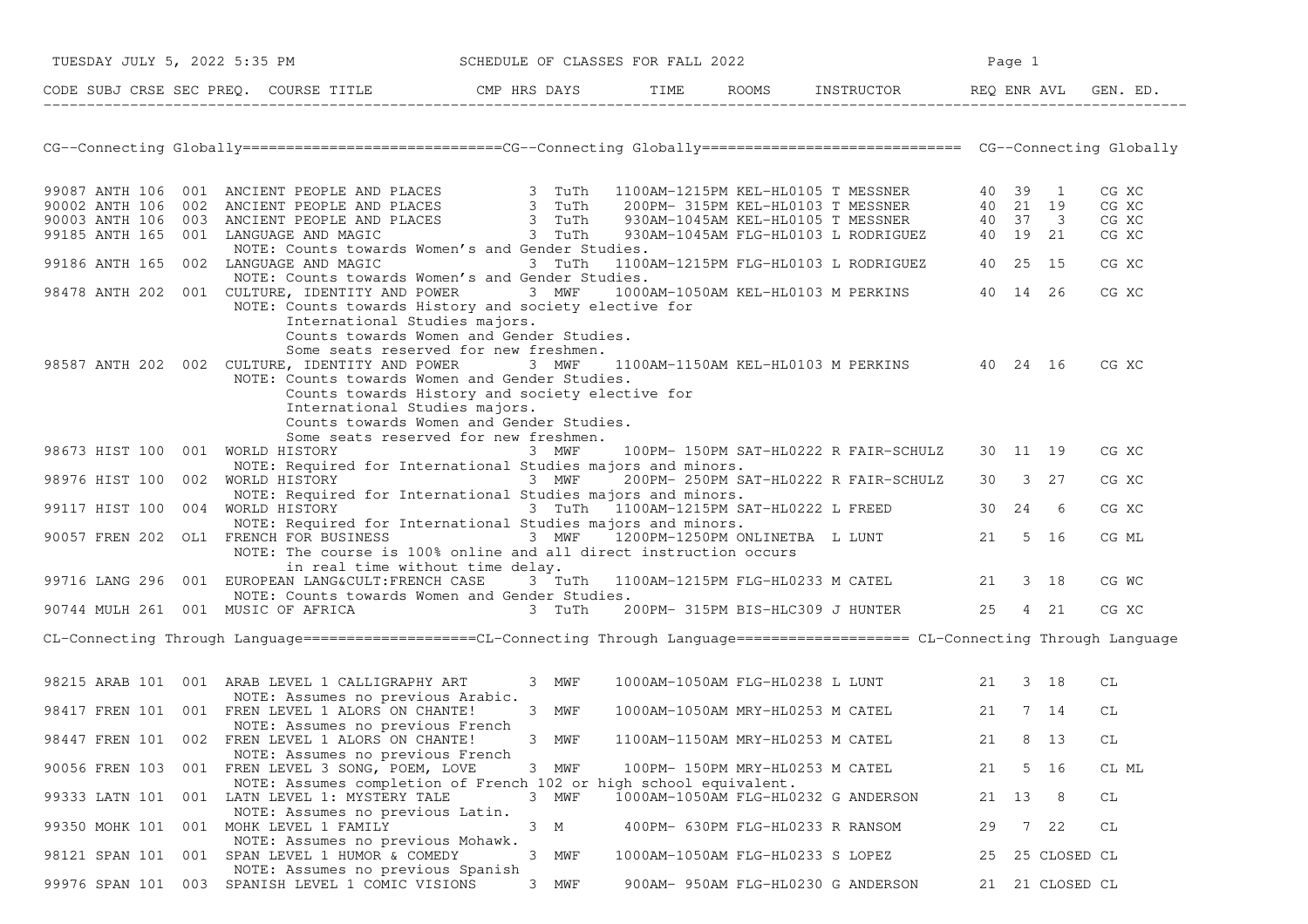| TUESDAY JULY 5, 2022 5:35 PM                                                                                                                                                               | SCHEDULE OF CLASSES FOR FALL 2022 |                                                      |      |                                         |                                                        |                  | Page 2  |                                  |                   |
|--------------------------------------------------------------------------------------------------------------------------------------------------------------------------------------------|-----------------------------------|------------------------------------------------------|------|-----------------------------------------|--------------------------------------------------------|------------------|---------|----------------------------------|-------------------|
| CODE SUBJ CRSE SEC PREQ. COURSE TITLE THE CMP HRS DAYS                                                                                                                                     |                                   |                                                      | TIME | ROOMS INSTRUCTOR                        |                                                        | REQ ENR AVL      |         |                                  | GEN. ED.          |
| NOTE: Assumes no previous Spanish.                                                                                                                                                         |                                   |                                                      |      |                                         |                                                        |                  |         |                                  |                   |
| 98745 SPAN 103 003 SPAN LEVEL 3 CARTOON CULTURE 3 MWF 1200PM-1250PM FLG-HL0232 G ANDERSON                                                                                                  |                                   |                                                      |      |                                         |                                                        |                  | 21 8 13 |                                  | CL ML             |
| NOTE: Assumes completion of Spanish 102 or high school equivalent.<br>99299 SPAN 203 001 ORAL & WRITTEN SPAN I 3 MWF<br>NOTE: Assumes completion of Spanish 103 or high school equivalent. |                                   |                                                      |      |                                         | 200PM-250PM MRY-HL0225 O SARMIENTO 15 8 7              |                  |         |                                  | CL ML             |
| CM--Connecting Clearly in Majr==================CM--Connecting Clearly in Majr==================== CM--Connecting Clearly in Majr                                                          |                                   |                                                      |      |                                         |                                                        |                  |         |                                  |                   |
| 98564 CIS 380 001* PROFESSIONAL PRACTICE 3 MWF<br>Pre-requisites: CIS203 and CIS300 and CIS310 or CIS356 or CIS410 or CIS443<br>NOTE: A minimum of Junior standing required.               |                                   |                                                      |      |                                         | 1200PM-1250PM DUNNHL0208 L GRABOWSKI                   |                  |         |                                  | 15  4  11  CM  SI |
| 98429 ENVR 490 001* SENIOR SEMINAR<br>Pre-requisites: ENVR310 and ENVR290                                                                                                                  |                                   | 3 Tu                                                 |      |                                         | 330PM- 600PM SAT-HL0300 J ROGERS 12 14 CLOSED CM SI WI |                  |         |                                  |                   |
| NOTE: Instructor permission required<br>99328 HIST 480 001* SEMINAR: GENDER IN AMERICA<br>Pre-requisites: HIST302                                                                          |                                   | 3 TuTh                                               |      |                                         | 200PM- 315PM FLG-HL0235 G WELCH 12 5 7                 |                  |         |                                  | CM CT WI          |
| NOTE: Minimum requirement of junior standing. History majors only.<br>Prerequisite: HIST 302 and upper division course in an area                                                          |                                   |                                                      |      |                                         |                                                        |                  |         |                                  |                   |
| of seminar focus or instructor permission required.<br>98134 MATH 340 001* SET THEORY & LOGIC<br>Pre-requisites: MATH152                                                                   |                                   |                                                      |      |                                         | 3 MWF 100PM-150PM SAT-HL0219 L PERSON 20 15 5          |                  |         |                                  | CM WI             |
| NOTE: Additional prerequisite of FW course.<br>98135 MATH 460 001* PROBLEM SEMINAR<br>Pre-requisites: MATH375 and MATH451 and MATH423                                                      |                                   | 3 MWF                                                |      |                                         | 1200PM-1250PM FLG-HL0240 V KLAWITTER                   |                  | 15 2 13 |                                  | CM SI WI          |
| NOTE: Addition prerequisite of FW course.<br>98563 HLTH 470 001* @PROGRAM PLANNING<br>Pre-requisites: HLTH361                                                                              |                                   | 3 TuTh                                               |      |                                         | 1100AM-1215PM DUNNHL0204 K BONNAR 25 6 19              |                  |         |                                  | CM WI             |
| CT--Connecting Theory to Pract==================CT--Connecting Theory to Pract===================== CT--Connecting Theory to Pract                                                         |                                   |                                                      |      |                                         |                                                        |                  |         |                                  |                   |
| 90058 GEOL 405 001* STRUCTURAL GEOLOGY-LEC<br>Pre-requisites: GEOL200                                                                                                                      |                                   | 3 TuTh                                               |      |                                         | 1100AM-1215PM TIM-HL0123 M RYGEL 24 19 5               |                  |         |                                  | CT                |
| NOTE: \$120 Field Experience Fee assessed by GEOL Dept.<br>90059 GEOL 405 002* STRUCTURAL GEOLOGY-LAB                                                                                      |                                   |                                                      |      |                                         | 1 Th 100PM-350PM TIM-HL0123 M RYGEL                    |                  | 24 19   | 5                                | CT                |
| Pre-requisites: GEOL200<br>99543 EDUC 425 001 @STD TCHG INTRNSHIP 1:PREK-GR2                                                                                                               |                                   |                                                      |      | 6 MTuWThF 800AM- 430PM TBA TBA E DUNHAM |                                                        | $\Omega$         |         | 0 CLOSED CT SI                   |                   |
| START/END DATES: 09/01-10/26<br>99530 EDUC 425 002 @STD TCHG INTRNSHIP 1:PREK-GR2                                                                                                          |                                   | 6 MTuWThF 800AM- 430PM TBA                           |      |                                         | TBA E DUNHAM                                           | $\circ$          |         | 0 CLOSED CT SI                   |                   |
| START/END DATES: 10/31-12/16<br>90492 EDUC 425 003 @STD TCHG INTRNSHIP 1:PREK-GR2                                                                                                          |                                   | 6 MTuWThF 800AM- 430PM TBA                           |      |                                         | TBA L EMRICH                                           | $\Omega$         |         | 0 CLOSED CT SI                   |                   |
| START/END DATES: 09/01-10/26                                                                                                                                                               |                                   |                                                      |      |                                         |                                                        |                  |         |                                  |                   |
| 99534 EDUC 425<br>005 @STD TCHG INTRNSHIP 1:PREK-GR2<br>START/END DATES: 09/01-10/26                                                                                                       | 6                                 | MTuWThF 800AM- 400PM TBA                             |      |                                         | TBA P FARMER                                           | 0                |         | 0 CLOSED CT SI                   |                   |
| 90497 EDUC 425<br>007<br>@STD TCHG INTRNSHIP 1:PREK-GR2<br>90498 EDUC 425<br>008 @STD TCHG INTRNSHIP 1:PREK-GR2                                                                            | 6<br>6                            | MTuWThF 800AM- 400PM TBA<br>MTuWThF 800AM- 400PM TBA |      |                                         | TBA P FARMER<br>TBA P FARMER                           | 0<br>$\mathbf 0$ |         | 0 CLOSED CT SI<br>0 CLOSED CT SI |                   |
| START/END DATES: 10/31-12/16<br>99538 EDUC 425<br>@STD TCHG INTRNSHIP 1:PREK-GR2<br>009<br>START/END DATES: 09/01-10/26                                                                    |                                   | 6 MTuWThF 800AM- 430PM TBA                           |      |                                         | TBA M MCGRATH                                          | 0                |         | 0 CLOSED CT SI                   |                   |
| 010 @STD TCHG INTRNSHIP 1:PREK-GR2<br>90499 EDUC 425                                                                                                                                       |                                   | 6 MTuThF 800AM-400PM TBA                             |      |                                         | TBA K GRAHAM                                           | 0                |         | 0 CLOSED CT SI                   |                   |
| START/END DATES: 09/01-10/26<br>90496 EDUC 425 011 @STD TCHG INTRNSHIP 1:PREK-GR2                                                                                                          |                                   | 6 MTuWThF 800AM- 400PM TBA                           |      |                                         | TBA J REAGAN                                           | 0                |         |                                  | 0 CLOSED CT SI    |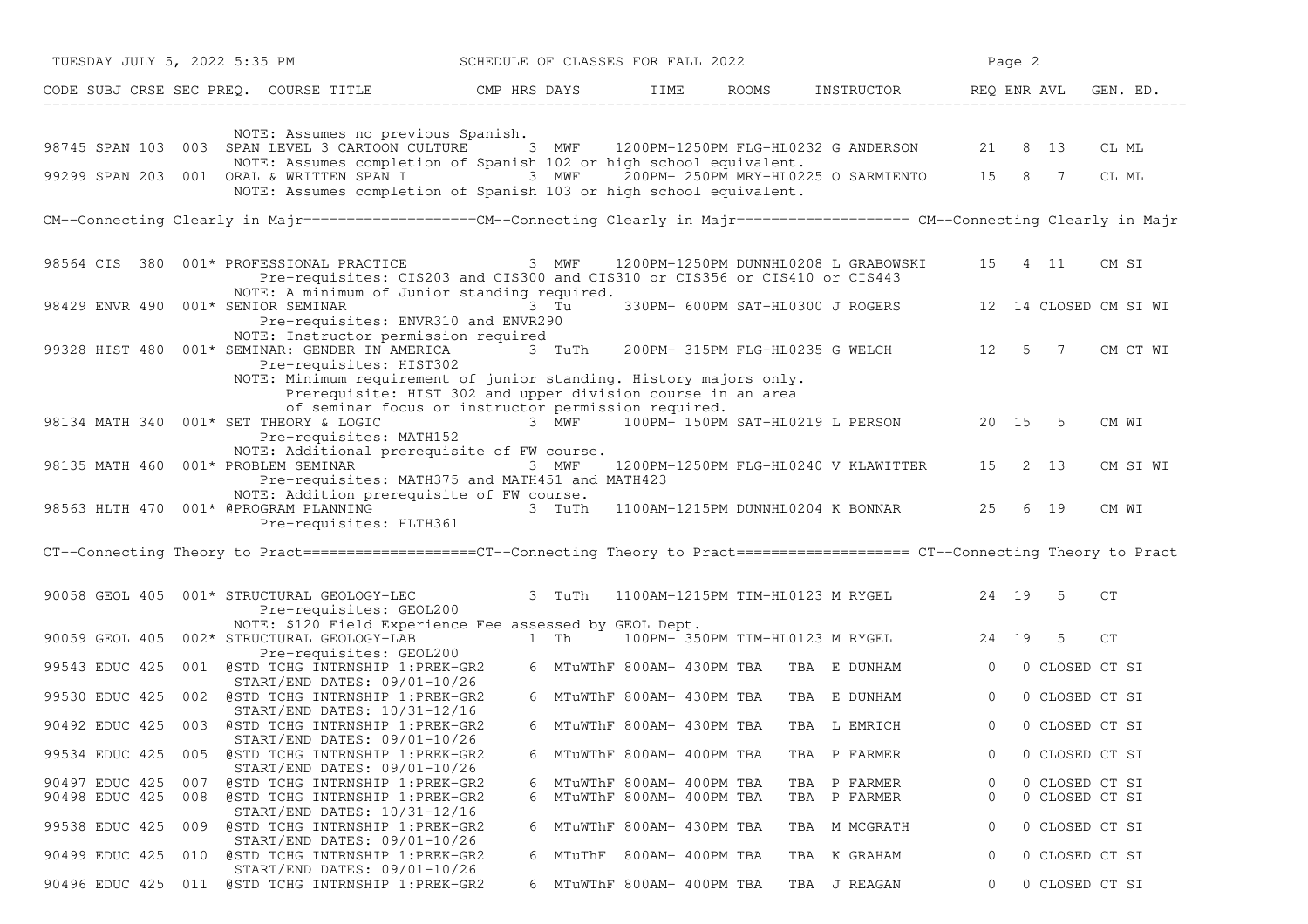|                | TUESDAY JULY 5, 2022 5:35 PM SCHEDULE OF CLASSES FOR FALL 2022                                |   |                            | Page 3                                                   |                |                |  |
|----------------|-----------------------------------------------------------------------------------------------|---|----------------------------|----------------------------------------------------------|----------------|----------------|--|
|                | CODE SUBJ CRSE SEC PREQ. COURSE TITLE CMP HRS DAYS TIME ROOMS INSTRUCTOR REQ ENR AVL GEN. ED. |   |                            | _________________                                        |                |                |  |
|                |                                                                                               |   |                            |                                                          |                |                |  |
|                | $START/END$ DATES: $09/01-10/26$<br>99541 EDUC 425 012 @STD TCHG INTRNSHIP 1:PREK-GR2         |   |                            | 6 MTuWThF 800AM- 430PM TBA TBA L EMRICH 0 0 CLOSED CT SI |                |                |  |
|                | START/END DATES: 10/31-12/16<br>99542 EDUC 425 013 @STD TCHG INTRNSHIP 1:PREK-GR2             |   | 6 MTuWThF 800AM- 430PM TBA | TBA J REAGAN                                             | $\Omega$       | 0 CLOSED CT SI |  |
|                | START/END DATES: 10/31-12/16<br>90500 EDUC 425 014 @STD TCHG INTRNSHIP 1:PREK-GR2             |   | 6 MTuWThF 800AM- 430PM TBA | TBA K GRAHAM                                             | $\overline{0}$ | 0 CLOSED CT SI |  |
|                | START/END DATES: 10/31-12/16<br>99651 EDUC 425 015 @STD TCHG INTRNSHIP 1:PREK-GR2             |   | 6 MTuWThF 800AM- 430PM TBA | TBA S THOMAS                                             | $\overline{0}$ | 1 CLOSED CT SI |  |
|                | START/END DATES: 09/01-10/26<br>90501 EDUC 425 016 @STD TCHG INTRNSHIP 1:PREK-GR2             |   | 6 MTuWThF 800AM- 400PM TBA | TBA M MCGRATH                                            | $\overline{0}$ | 0 CLOSED CT SI |  |
|                | START/END DATES: 10/31-12/16<br>99961 EDUC 425 017 @STD TCHG INTRNSHIP 1:PREK-GR2             |   | 6 MTuWThF 800AM- 430PM TBA | TBA J SCHAEFER                                           | $\overline{0}$ | 0 CLOSED CT SI |  |
|                | START/END DATES: 09/01-10/26<br>99981 EDUC 425 018 @STD TCHG INTRNSHIP 1:PREK-GR2             |   | 6 MTuWThF 800AM- 430PM TBA | TBA A WEISBURGER                                         | $\Omega$       | 0 CLOSED CT SI |  |
|                | START/END DATES: 10/31-12/16<br>90502 EDUC 425 019 @STD TCHG INTRNSHIP 1:PREK-GR2             |   | 6 MTuWThF 800AM- 400PM TBA | TBA J SCHAEFER                                           | $\circ$        | 0 CLOSED CT SI |  |
|                | START/END DATES: 10/31-12/16<br>90503 EDUC 425 020 @STD TCHG INTRNSHIP 1:PREK-GR2             |   | 6 MTuWThF 800AM- 400PM TBA | TBA S THOMAS                                             | $\Omega$       | 0 CLOSED CT SI |  |
|                | START/END DATES: 10/31-12/16<br>90504 EDUC 425 021 @STD TCHG INTRNSHIP 1:PREK-GR2             |   | 6 MTuWThF 800AM- 400PM TBA | TBA A WEISBURGER                                         | $\mathbf{0}$   | 0 CLOSED CT SI |  |
|                | START/END DATES: 09/01-10/26<br>99962 EDUC 426 001 @STD TCHG INTRNSHIP II: GR 3-6             |   | 6 MTuWThF 800AM- 430PM TBA | TBA E DUNHAM                                             | $\Omega$       | 0 CLOSED CT SI |  |
|                | START/END DATES: 09/01-10/26<br>90505 EDUC 426 002 @STD TCHG INTRNSHIP II: GR 3-6             |   | 6 MTuWThF 802AM- 400PM TBA | TBA E DUNHAM                                             | $\overline{0}$ | 0 CLOSED CT SI |  |
|                | START/END DATES: 10/31-12/16<br>99550 EDUC 426 003 @STD TCHG INTRNSHIP II: GR 3-6             |   | 6 MTuWThF 800AM- 430PM TBA | TBA L EMRICH                                             | $\overline{0}$ | 0 CLOSED CT SI |  |
|                | START/END DATES: 09/01-10/26<br>90506 EDUC 426 004 @STD TCHG INTRNSHIP II: GR 3-6             |   | 6 MTuWThF 800AM- 400PM TBA | TBA L EMRICH                                             | $\overline{0}$ | 0 CLOSED CT SI |  |
|                | START/END DATES: 10/31-12/16<br>99548 EDUC 426 005 @STD TCHG INTRNSHIP II: GR 3-6             |   | 6 MTuWThF 800AM- 430PM TBA | TBA P FARMER                                             | $\overline{0}$ | 0 CLOSED CT SI |  |
|                | START/END DATES: 09/01-10/26<br>90519 EDUC 426 006 @STD TCHG INTRNSHIP II: GR 3-6             |   | 6 MTuWThF 800AM- 400PM TBA | TBA P FARMER                                             | $\overline{0}$ | 0 CLOSED CT SI |  |
|                | START/END DATES: 10/31-12/16<br>99554 EDUC 426 007 @STD TCHG INTRNSHIP II: GR 3-6             |   | 6 MTuWThF 800AM- 430PM TBA | TBA K GRAHAM                                             | $\overline{0}$ | 0 CLOSED CT SI |  |
|                | START/END DATES: 09/01-10/26<br>99555 EDUC 426 008 @STD TCHG INTRNSHIP II: GR 3-6             |   | 6 MTuWThF 800AM- 430PM TBA | TBA K GRAHAM                                             | $\overline{0}$ | 0 CLOSED CT SI |  |
|                | START/END DATES: 10/31-12/16<br>90520 EDUC 426 009 @STD TCHG INTRNSHIP II: GR 3-6             |   | 6 MTuWThF 800AM- 400PM TBA | TBA M MCGRATH                                            | $\overline{0}$ | 0 CLOSED CT SI |  |
|                | START/END DATES: 09/01-10/26<br>90521 EDUC 426 010 @STD TCHG INTRNSHIP II: GR 3-6             |   | 6 MTuWThF 800AM- 400PM TBA | TBA M MCGRATH                                            | $\overline{0}$ | 0 CLOSED CT SI |  |
|                | START/END DATES: 10/31-12/16<br>99556 EDUC 426 011 @STD TCHG INTRNSHIP II: GR 3-6             |   | 6 MTuWThF 800AM- 430PM TBA | TBA J REAGAN                                             | $\Omega$       | 0 CLOSED CT SI |  |
|                | START/END DATES: 09/01-10/26<br>90522 EDUC 426 012 @STD TCHG INTRNSHIP II: GR 3-6             | 6 | MTuWThF 800AM- 400PM TBA   | TBA A WEISBURGER                                         | 0              | 0 CLOSED CT SI |  |
|                | START/END DATES: 10/31-12/16                                                                  |   |                            |                                                          |                |                |  |
|                | 90523 EDUC 426 013 @STD TCHG INTRNSHIP II: GR 3-6<br>START/END DATES: 09/01-10/26             |   | 6 TuWThF 800AM- 400PM TBA  | TBA J SCHAEFER                                           | $\Omega$       | 0 CLOSED CT SI |  |
| 90524 EDUC 426 | 014 @STD TCHG INTRNSHIP II: GR 3-6<br>START/END DATES: 10/31-12/16                            |   | 6 MTuWThF 800AM- 430PM TBA | TBA J SCHAEFER                                           | 0              | 0 CLOSED CT SI |  |
|                | 99652 EDUC 426 016 @STD TCHG INTRNSHIP II: GR 3-6<br>START/END DATES: 10/31-12/16             | 6 | MTuWThF 800AM- 430PM TBA   | TBA S THOMAS                                             | 0              | 1 CLOSED CT SI |  |
|                | 99545 EDUC 426 017 @STD TCHG INTRNSHIP II: GR 3-6<br>START/END DATES: 09/01-10/26             |   | 6 MTuThF 800AM- 430PM TBA  | TBA A WEISBURGER                                         | 0              | 0 CLOSED CT SI |  |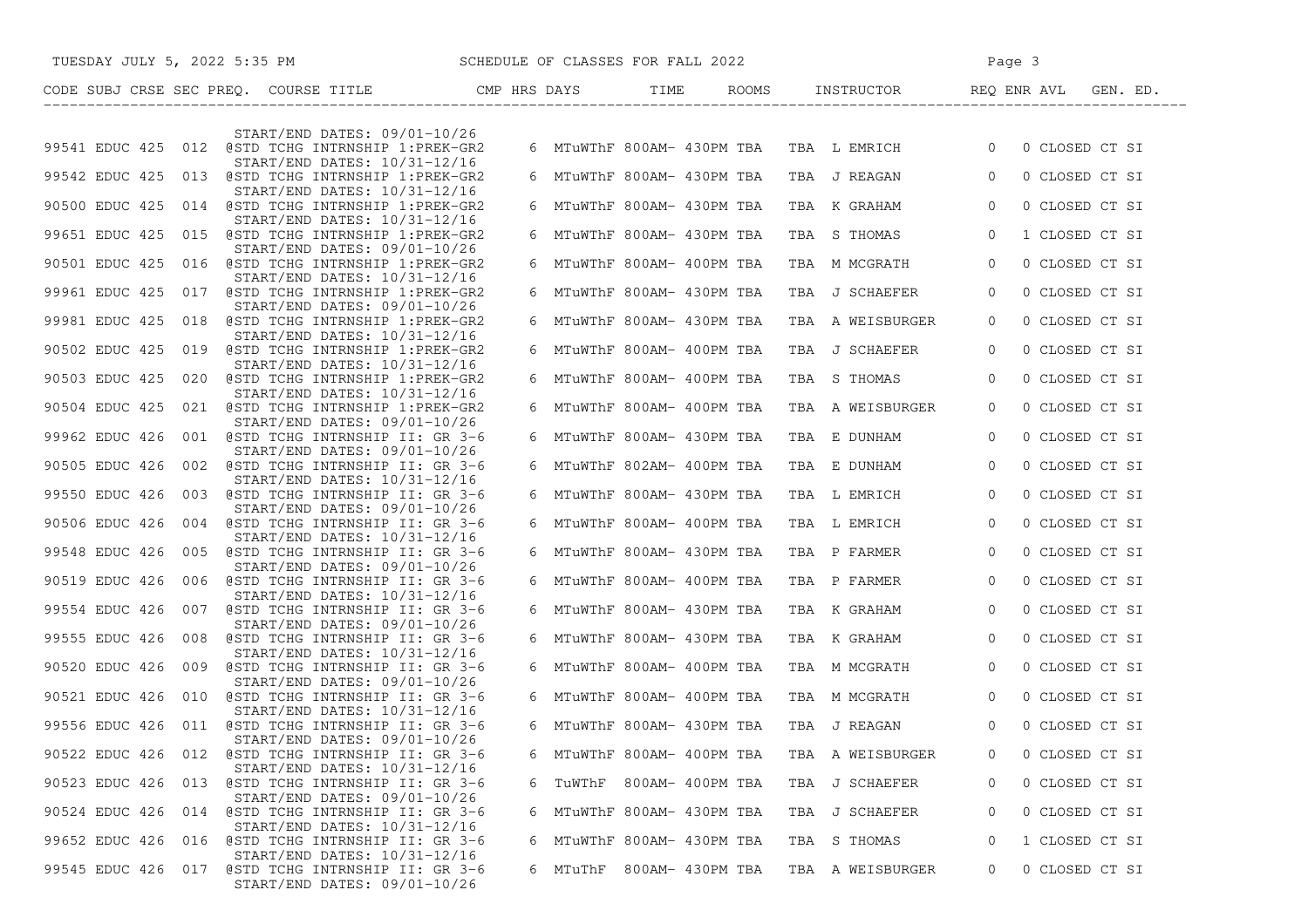| TUESDAY JULY 5, 2022 5:35 PM                                                                                                                                                                                                                                                                                                  | SCHEDULE OF CLASSES FOR FALL 2022                                                                                                                                                        |                                                                                           |                                           | Page 4                                                                                                                                                                                                                                       |  |  |  |  |
|-------------------------------------------------------------------------------------------------------------------------------------------------------------------------------------------------------------------------------------------------------------------------------------------------------------------------------|------------------------------------------------------------------------------------------------------------------------------------------------------------------------------------------|-------------------------------------------------------------------------------------------|-------------------------------------------|----------------------------------------------------------------------------------------------------------------------------------------------------------------------------------------------------------------------------------------------|--|--|--|--|
| CODE SUBJ CRSE SEC PREQ. COURSE TITLE CMP HRS DAYS TIME ROOMS INSTRUCTOR REQ ENR AVL GEN. ED.                                                                                                                                                                                                                                 |                                                                                                                                                                                          |                                                                                           |                                           |                                                                                                                                                                                                                                              |  |  |  |  |
| 99980 EDUC 426 018 @STD TCHG INTRNSHIP II: GR 3-6<br>START/END DATES: 09/01-10/26                                                                                                                                                                                                                                             |                                                                                                                                                                                          |                                                                                           | 6 MTuWThF 800AM- 430PM TBA TBA S THOMAS 0 | 0 CLOSED CT SI                                                                                                                                                                                                                               |  |  |  |  |
| 90525 EDUC 426 019<br>@STD TCHG INTRNSHIP II: GR 3-6<br>99549 EDUC 426 NO6 @STD TCHG INTRNSHIP II: GR 3-6<br>START/END DATES: 10/31-12/16                                                                                                                                                                                     |                                                                                                                                                                                          | 6 MTuWThF 800AM- 430PM TBA<br>6 MTuWThF 800AM- 430PM TBA                                  | TBA AWEISBURGER 0<br>TBA JREAGAN 0        | 0 CLOSED CT SI<br>0 CLOSED CT SI                                                                                                                                                                                                             |  |  |  |  |
| 99563 EDUC 485 002 @STUDENT TEACHING GRADE PREK-2<br>90532 EDUC 485 003<br>@STUDENT TEACHING GRADE PREK-2                                                                                                                                                                                                                     |                                                                                                                                                                                          | 12 MTuWThF 800AM- 430PM TBA<br>12 MTuWThF 800AM- 430PM TBA                                |                                           |                                                                                                                                                                                                                                              |  |  |  |  |
| 90533 EDUC 485<br>004<br>@STUDENT TEACHING GRADE PREK-2<br>90526 EDUC 485<br>@STUDENT TEACHING GRADE PREK-2<br>005<br>90534 EDUC 485<br>@STUDENT TEACHING GRADE PREK-2<br>006                                                                                                                                                 |                                                                                                                                                                                          | 12 MTuWThF 800AM- 430PM TBA<br>12 MTuWThF 800AM- 430PM TBA<br>12 MTuWThF 800AM- 430PM TBA |                                           |                                                                                                                                                                                                                                              |  |  |  |  |
| 99564 EDUC 485<br>007<br>@STUDENT TEACHING GRADE PREK-2<br>90535 EDUC 485<br>008<br>@STUDENT TEACHING GRADE PREK-2<br>99559 EDUC 485<br>@STUDENT TEACHING GRADE PREK-2<br>N02                                                                                                                                                 |                                                                                                                                                                                          | 12 MTuWThF 800AM- 430PM TBA<br>12 MTuWThF 800AM- 430PM TBA<br>12 MTuWThF 800AM- 430PM TBA |                                           |                                                                                                                                                                                                                                              |  |  |  |  |
| 90536 EDUC 486<br>@STUDENT TEACHING GRADE 3-6<br>001<br>90537 EDUC 486<br>@STUDENT TEACHING GRADE 3-6<br>002<br>90538 EDUC 486<br>003                                                                                                                                                                                         |                                                                                                                                                                                          | 12 MTuWThF 800AM- 430PM TBA<br>12 MTuWThF 800AM- 430PM TBA                                |                                           |                                                                                                                                                                                                                                              |  |  |  |  |
| 90539 EDUC 486<br>004<br>90540 EDUC 486<br>005<br>90541 EDUC 486 006                                                                                                                                                                                                                                                          |                                                                                                                                                                                          |                                                                                           |                                           |                                                                                                                                                                                                                                              |  |  |  |  |
| eSTUDENT TEACHING GRADE 3-6<br>eSTUDENT TEACHING GRADE 3-6<br>12 MTuWThF 800AM- 430PM TBA<br>eSTUDENT TEACHING GRADE 3-6<br>12 MTuWThF 800AM- 430PM TBA<br>eSTUDENT TEACHING GRADE 3-6<br>12 MTuWThF 800AM- 430PM TBA<br>eSTUDENT TEACHING G<br>90542 EDUC 486 007<br>90543 EDUC 486 008<br>90049 ENVR 391 001* FIELD PROJECT |                                                                                                                                                                                          |                                                                                           |                                           | TBA E DUNHAM 0 0 CLOSED CT SI<br>TBA K GRAHAM 0 0 CLOSED CT SI<br>TBA K GRAHAM 0 0 CLOSED CT SI<br>TBA J REAGAN 0 2 CLOSED CT SI<br>TBA J REAGAN 0 2 CLOSED CT SI<br>TBA S THOMAS 0 2 CLOSED CT SI<br>TBA L EMRICH 0 0 CLOSED CT SI<br>TBA L |  |  |  |  |
| Pre-requisites: ENVR210                                                                                                                                                                                                                                                                                                       | NOTE: Variable credit hours $(1-6)$ . Instructor permission                                                                                                                              |                                                                                           |                                           |                                                                                                                                                                                                                                              |  |  |  |  |
| required.<br>90050 ENVR 391 002* FIELD PROJECT<br>Pre-requisites: ENVR210                                                                                                                                                                                                                                                     | $1-6$ TBA<br>NOTE: Variable credit hour $(1-6)$ . Instructor permission                                                                                                                  | TBA                                                                                       | TBA J ROGERS                              | $5 \t 0 \t 5$<br>CT                                                                                                                                                                                                                          |  |  |  |  |
| required.<br>98855 ENVR 485 001 RESEARCH IN ENVR STUDIES<br>NOTE: Instructor permission required.                                                                                                                                                                                                                             | $1 - 6$                                                                                                                                                                                  | TBA <b>TRANGER</b><br>TBA                                                                 | TBA J ROGERS                              | $5 \t 0 \t 5$<br>CT                                                                                                                                                                                                                          |  |  |  |  |
| Variable credit hours (1-6)<br>99328 HIST 480 001* SEMINAR: GENDER IN AMERICA<br>Pre-requisites: HIST302                                                                                                                                                                                                                      |                                                                                                                                                                                          |                                                                                           | 3 TuTh 200PM-315PM FLG-HL0235 G WELCH 12  | 5 7<br>CM CT WI                                                                                                                                                                                                                              |  |  |  |  |
|                                                                                                                                                                                                                                                                                                                               | NOTE: Minimum requirement of junior standing. History majors only.<br>Prerequisite: HIST 302 and upper division course in an area<br>of seminar focus or instructor permission required. |                                                                                           |                                           |                                                                                                                                                                                                                                              |  |  |  |  |
| 90754 HLTH 490 001* @COMMUNITY HEALTH INTERN #1<br>Pre-requisites: HLTH470 and HLTH480<br>START/END DATES: 08/29-10/14                                                                                                                                                                                                        |                                                                                                                                                                                          | $1-12$ TBA TBA                                                                            | TBA S LISTER 0                            | 2 CLOSED CT                                                                                                                                                                                                                                  |  |  |  |  |
| 90755 HLTH 490 002* @COMMUNITY HEALTH INTERN #2<br>Pre-requisites: HLTH470 and HLTH480<br>START/END DATES: 10/17-12/09                                                                                                                                                                                                        | $1 - 12$                                                                                                                                                                                 | TBA TBA                                                                                   | TBA S LISTER                              | $\overline{0}$<br>2 CLOSED CT                                                                                                                                                                                                                |  |  |  |  |
| 90548 EXSC 490 001 @INTERNSHIP IN EXERCISE SCI                                                                                                                                                                                                                                                                                | 3                                                                                                                                                                                        | TBA                                                                                       | TBA TBA S SANTICH                         | 2 13<br>15<br>CT                                                                                                                                                                                                                             |  |  |  |  |
|                                                                                                                                                                                                                                                                                                                               |                                                                                                                                                                                          |                                                                                           |                                           |                                                                                                                                                                                                                                              |  |  |  |  |
| 99668 BIOL 105 001 INTRODUCTION TO HUMAN GENETICS                                                                                                                                                                                                                                                                             | 3 MWF<br>NOTE: Counts towards Women and Gender Studies.                                                                                                                                  | 1100AM-1150AM KEL-HL0104 J TRYBULA                                                        |                                           | 40 25 15<br>NW SB                                                                                                                                                                                                                            |  |  |  |  |
| 90710 BIOL 105 002 INTRO TO HUMAN GENETICS- LAB 1 Th                                                                                                                                                                                                                                                                          | Must take lecture and lab to receive NW credit.<br>NOTE: Counts towards Women and Gender Studies.                                                                                        | 200PM- 350PM STW-HL0214 R EWY                                                             |                                           | 15 6 9<br>LB NW SB                                                                                                                                                                                                                           |  |  |  |  |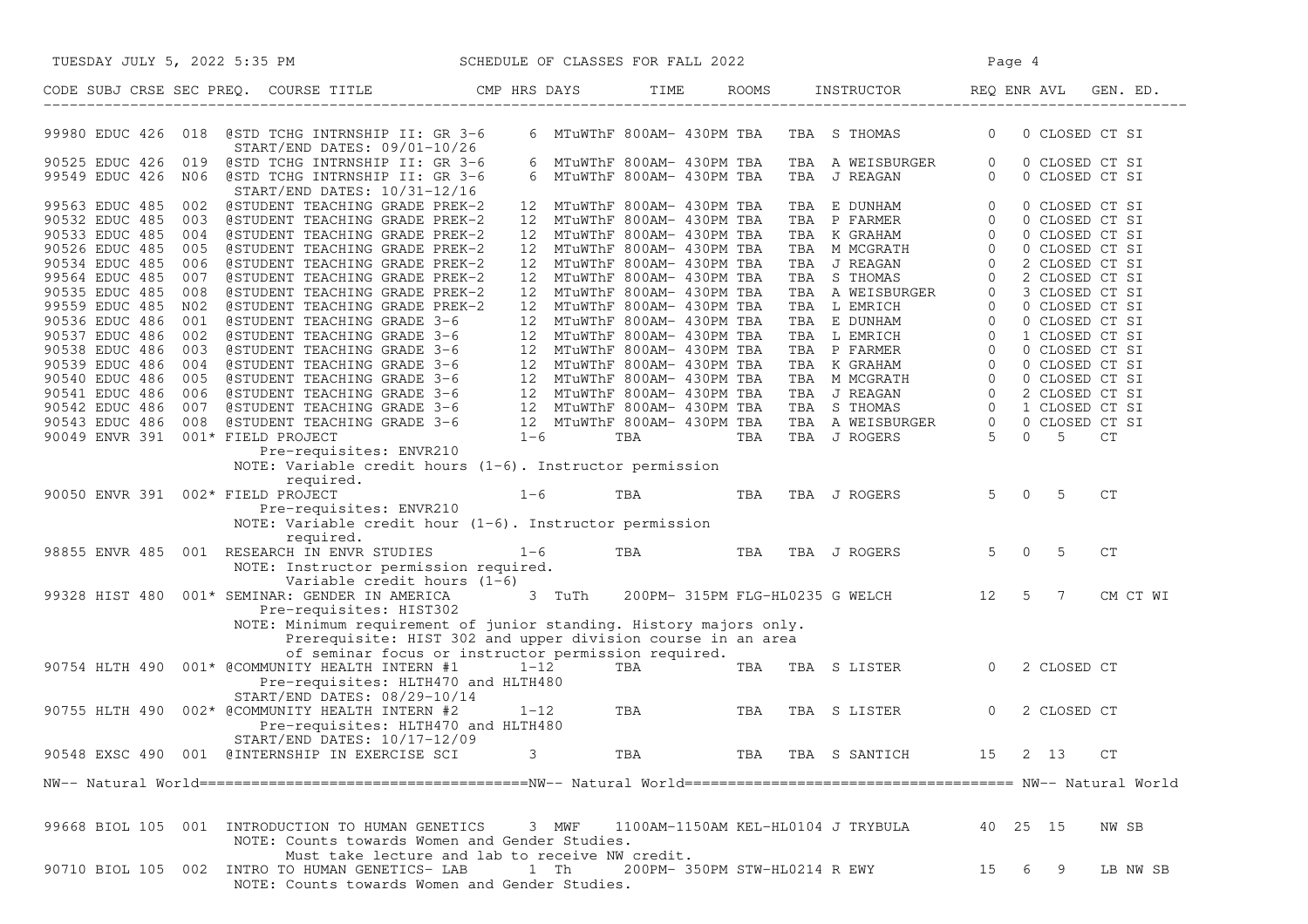|                                            | TUESDAY JULY 5, 2022 5:35 PM                                                                                                                                                                                                                                                                                                                  | SCHEDULE OF CLASSES FOR FALL 2022                 |     |     |                                                | Page 5    |                |
|--------------------------------------------|-----------------------------------------------------------------------------------------------------------------------------------------------------------------------------------------------------------------------------------------------------------------------------------------------------------------------------------------------|---------------------------------------------------|-----|-----|------------------------------------------------|-----------|----------------|
|                                            | CODE SUBJ CRSE SEC PREQ. COURSE TITLE THE CMP HRS DAYS TIME ROOMS INSTRUCTOR REQ ENR AVL GE THE LOODE SUBJ CRSE SEC PREQ.                                                                                                                                                                                                                     |                                                   |     |     |                                                |           | GEN. ED.       |
|                                            | Must take lecture and lab to receive NW credit.                                                                                                                                                                                                                                                                                               |                                                   |     |     |                                                |           |                |
|                                            | 90718 BIOL 105 003 INTRO TO HUMAN GENETICS-LAB 1 W 200PM-350PM STW-HL0214 J TRYBULA 15 4 11<br>NOTE: Counts towards Women and Gender Studies.                                                                                                                                                                                                 |                                                   |     |     |                                                |           | LB NW SB       |
|                                            | Must take lecture and lab to receive NW credit.<br>98784 BIOL 125 001 BIOLOGICAL CONCEPTS-LAB 1 M 100PM-250PM STW-HL0218 P BURDICK 15 8 7<br>NOTE: Lecture required.                                                                                                                                                                          |                                                   |     |     |                                                |           | LB NW SB       |
|                                            | \$25 lab fee assessed by Biology Department.<br>Childhood/Early Childhood Education majors only.<br>98785 BIOL 125 002 BIOLOGICAL CONCEPTS-LAB 1 W 100PM- 250PM STW-HL0218 P BURDICK 15 9 6                                                                                                                                                   |                                                   |     |     |                                                |           | LB NW SB       |
|                                            | NOTE: Lecture required.<br>\$25 lab fee assessed by Biology Department.                                                                                                                                                                                                                                                                       |                                                   |     |     |                                                |           |                |
| 98783 BIOL 125 003 BIOLOGICAL CONCEPTS-LEC | Childhood/Early Childhood Education majors only.<br>NOTE: Lab required.                                                                                                                                                                                                                                                                       | 3 MWF 1200PM-1250PM KEL-HL0106 P BURDICK 60 16 44 |     |     |                                                |           | NW SB          |
|                                            | Childhood/Early Childhood Education majors only.<br>98494 CHEM 105 001* GENERAL CHEMISTRY 1-LEC 3 MWF 900AM-950AM STW-HL0211 F NAZEER 40 13 27<br>Pre-requisites: CHEM105R                                                                                                                                                                    |                                                   |     |     |                                                |           | NW SP          |
|                                            | NOTE: Lab and recitation required. You MUST register for<br>recitation 99500.                                                                                                                                                                                                                                                                 |                                                   |     |     |                                                |           |                |
| 98858 CHEM 105 003 GENERAL CHEMISTRY 1-LAB | NOTE: Lecture required. \$35 lab fee assessed by Chemistry                                                                                                                                                                                                                                                                                    |                                                   |     |     |                                                |           | LB NW SP       |
|                                            | Department.<br>98496 CHEM 105 005 GENERAL CHEMISTRY 1-LAB 1 W 200PM-450PM STW-HL0315 F NAZEER<br>NOTE: Lecture required. \$35 lab fee assessed by Chemistry                                                                                                                                                                                   |                                                   |     |     |                                                | 24 17 7   | LB NW SP       |
| 98102 CHEM 105 007 GENERAL CHEMISTRY 1-LAB | Department.<br>NOTE: Lecture required. \$35 lab fee assessed by Chemistry                                                                                                                                                                                                                                                                     | $1 \t F$                                          |     |     | 200PM- 450PM STW-HL0315 F BOU-ABDALLAH 24 15 9 |           | LB NW SP       |
| 98101 CHEM 105                             | Department.<br>04Z GENERAL CHEMISTRY 1 - LEC 3 MWF<br>NOTE: Lab required.                                                                                                                                                                                                                                                                     |                                                   |     |     | 100PM- 150PM STW-HL0211 D GINGRICH             | 91 30 61  | NW SP          |
|                                            | 98943 GISC 101 001 GEOGRAPHIC INFO SYSTEMS - LEC 3 MW<br>NOTE: GISC 101 002 lab required. \$42 course fee assessed by                                                                                                                                                                                                                         |                                                   |     |     | 200PM- 315PM TIM-HL0121 J ROGERS               | 21  20  1 | NW SP          |
|                                            | Geology Department.<br>98944 GISC 101 002 GEOGRAPHIC INFO SYSTEMS - LAB<br>NOTE: GISC 101 001 lecture required.                                                                                                                                                                                                                               | 1 M                                               |     |     | 330PM- 520PM TIM-HL0121 J ROGERS               | 21  20  1 | LB NW SP       |
|                                            | Geology Department.                                                                                                                                                                                                                                                                                                                           |                                                   |     |     |                                                |           | LB NW SP       |
|                                            | 90550 GISC 101 HN1 GEOGRAPHIC INFORMATION SYSTEMS 1 M 330PM- 520PM TIM-HL0121 J ROGERS 3 1 2<br>90549 GISC 101 HNR GEOGRAPHIC INFORMATION SYSTEMS 3 MW 200PM- 315PM TIM-HL0121 J ROGERS 3 1 2<br>99883 GISC 101 OL1 GEOGRAPHIC INFO                                                                                                           |                                                   |     |     |                                                |           | NW SP<br>NW SP |
|                                            | NOTE: Delivered online. Instruction and interaction occurs online<br>within the Learning Management System, Moodle. There are no<br>requirements for face-to-face meetings, onsite instruction,<br>or scheduled times to be online. However, proctored exams<br>may be required, either on campus or at a location                            |                                                   |     |     |                                                |           |                |
|                                            | convenient to the student.<br>99882 GISC 101 OL2 GEOGRAPHIC INFO SYSTEMS- LAB<br>NOTE: Delivered online. Instruction and interaction occurs online<br>within the Learning Management System, Moodle. There are no<br>requirements for face-to-face meetings, onsite instruction,<br>or scheduled times to be online. However, proctored exams | 1                                                 | TBA | TBA | TBA K HUMAGAIN                                 | 24 14 10  | LB NW SP       |
|                                            | may be required, either on campus or at a location<br>convenient to the student.<br>98631 GEOL 101 001 ENVIRONMENTAL GEOLOGY-LEC                                                                                                                                                                                                              | 3 MWF                                             |     |     | 900AM- 950AM KEL-HL0104 A PEARSON              | 40 31 9   | NW SP          |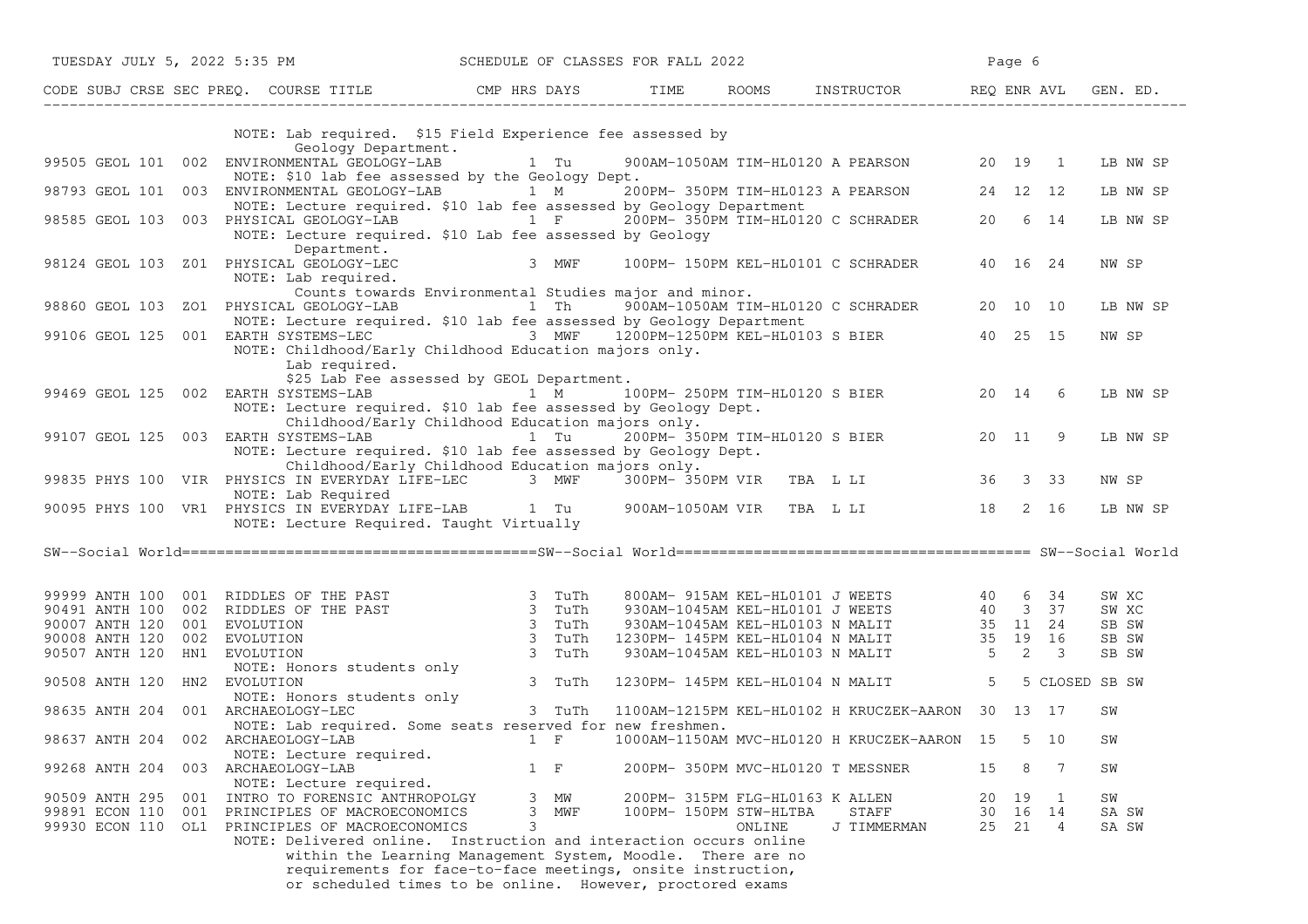| TUESDAY JULY 5, 2022 5:35 PM |     |                                                                                                                                                                                                                                                                                                                                                                                                                 | SCHEDULE OF CLASSES FOR FALL 2022 |                 |  |                                   |                                                                                    |    | Page 7   |                    |                |  |
|------------------------------|-----|-----------------------------------------------------------------------------------------------------------------------------------------------------------------------------------------------------------------------------------------------------------------------------------------------------------------------------------------------------------------------------------------------------------------|-----------------------------------|-----------------|--|-----------------------------------|------------------------------------------------------------------------------------|----|----------|--------------------|----------------|--|
|                              |     | CODE SUBJ CRSE SEC PREQ. COURSE TITLE THE ROOMS INSTRUCTOR THE ROOMS INSTRUCTOR THE REQ ENR AVL GEN. ED.                                                                                                                                                                                                                                                                                                        |                                   |                 |  |                                   |                                                                                    |    |          |                    |                |  |
|                              |     | may be required, either on campus or at a location<br>convenient to the student.<br>90761 ECON 110 OL2 PRINCIPLES OF MACROECONOMICS<br>NOTE: Delivered online. Instruction and interaction occurs online<br>within the Learning Management System, Moodle. There are no<br>requirements for face-to-face meetings, onsite instruction,<br>or scheduled times to be online. However, proctored exams             | 3                                 |                 |  | TBA                               | B TIENIBER 30 0 30                                                                 |    |          |                    | SA SW          |  |
|                              |     | may be required, either on campus or at a location<br>convenient to the student.<br>98743 COMM 105 001 SURVEY OF HUMAN COMM-LEC<br>NOTE: Lecture only - recitation not required.<br>001 US POLITICS                                                                                                                                                                                                             |                                   | 3 MWF<br>4 TuTh |  |                                   | 1100AM-1150AM KEL-HLTBA J YOUNGBLOOD 45 28 17<br>900AM-1040AM SAT-HL0201 J MCGUIRE |    | 20 18    | $\overline{2}$     | SA SW          |  |
| 98602 POLS 110               |     | NOTE: Required for all Pre-Law minors and Public Policy minors.<br>Required for all Political Science majors.<br>98325 POLS 130 001 INTRO TO COMPARATIVE POLITICS 4 W                                                                                                                                                                                                                                           |                                   | $\mathbf F$     |  | 200PM- 250PM DUNNHL0210           | 200PM- 250PM DUNNHL0206 R HINCKLEY                                                 |    |          |                    | SA SW<br>SW XC |  |
| 98864 PSYC 300               |     | NOTE: Required for Political Science majors. Counts as either a<br>Core course or as an elective for International<br>Studies majors and minor.<br>001* RESEARCH METHODS IN PSYCH                                                                                                                                                                                                                               |                                   | M<br>4 TuTh     |  | 200PM- 340PM DUNNHL0206           | 800AM-1005AM FLG-HL0205 H BEAUCHAMP                                                |    | 28 11 17 | 25 27 CLOSED SW WI |                |  |
| 98643 HLTH 385               |     | Pre-requisites: PSYC100 and STAT100 or CIS125 or MATH125 or PSYC125<br>001* EPIDEMIOLOGY & BIOSTATISTICS 3 TuTh                                                                                                                                                                                                                                                                                                 |                                   |                 |  |                                   | 200PM- 315PM DUNNHL0102 J JACOBSON                                                 | 25 | 7 18     |                    | SW             |  |
|                              |     | Pre-requisites: STAT100 or MATH125<br>99367 SOCI 101 001 INTRODUCTION TO SOCIOLOGY 3 TuTh 1230PM-145PM SAT-HL0319 L DIAMOND-BROWN 35 33 2<br>99740 SOCI 101 002 INTRODUCTION TO SOCIOLOGY 3 TuTh 200PM-315PM SAT-HL0319 L DIAMOND-BROWN 35 32 3                                                                                                                                                                 |                                   |                 |  |                                   |                                                                                    |    |          |                    | SA SW<br>SA SW |  |
|                              |     | TA--Thinking Aesthetically=========================TA--Thinking Aesthetically======================== TA--Thinking Aesthetically                                                                                                                                                                                                                                                                                |                                   |                 |  |                                   |                                                                                    |    |          |                    |                |  |
| 98744 ARTS 110               |     | 001 FOUNDATIONS OF DRAWING I<br>NOTE: \$100 Art studio fee assessed by the Art Department.                                                                                                                                                                                                                                                                                                                      |                                   | 4 MW            |  |                                   | 900AM-1150AM SAT-HL0122 D JOHNS 25 13 12                                           |    |          |                    | AE TA          |  |
| 90681 ARTS 110               |     | 002 FOUNDATIONS OF DRAWING I<br>NOTE: \$100 Art studio fee assessed by the Art Department.                                                                                                                                                                                                                                                                                                                      |                                   |                 |  |                                   | 4 TuTh 100PM-350PM SAT-HL0122 N INFANTE                                            |    | 25 11 14 |                    | AE TA          |  |
| 98571 ARTS 110               |     | 003 FOUNDATIONS OF DRAWING I 4 TuTh 930AM-1215PM SAT-HL0122 M YEOMANS<br>NOTE: \$100 Art studio fee assessed by the Art Department.                                                                                                                                                                                                                                                                             |                                   |                 |  |                                   |                                                                                    | 25 |          | 7 18               | AE TA          |  |
|                              |     | 99037 ARTS 110 OL1 FOUNDATIONS OF DRAWING I $\hskip 10mm 4$<br>NOTE: Delivered online. Instruction and interaction occurs online<br>within the Learning Management System, Moodle. There are no<br>requirements for face-to-face meetings, onsite instruction,<br>or scheduled times to be online. However, proctored exams<br>may be required, either on campus or at a location<br>convenient to the student. |                                   |                 |  | ONLINE                            | F SCHATZ                                                                           |    |          | 20 20 CLOSED AE TA |                |  |
| 99302 ARTS 120               | 002 | COLOR & DESIGN<br>NOTE: \$100 Art studio fee assessed by the Art Department.                                                                                                                                                                                                                                                                                                                                    |                                   | 4 MW            |  | 200PM- 450PM SAT-HL0225 M YEOMANS |                                                                                    |    | 25 13 12 |                    | AE TA          |  |
| 98753 ARTS 120               |     | 003 COLOR & DESIGN<br>NOTE: \$100 Art studio fee assessed by the Art Department.                                                                                                                                                                                                                                                                                                                                |                                   | 4 TuTh          |  | 930AM-1215PM SAT-HL0225 D JOHNS   |                                                                                    | 25 | 11 14    |                    | AE TA          |  |
| 99528 ARTS 120               |     | OL1 COLOR & DESIGN<br>NOTE: Delivered online. Instruction and interaction occurs online<br>within the Learning Management System, Moodle. There are no<br>requirements for face-to-face meetings, onsite instruction<br>or scheduled times to be online. However, proctored exams<br>may be required either on campus or at a location convenient                                                               | 4                                 |                 |  | ONLINE                            | M LEUTHOLD                                                                         |    | 25 21    | -4                 | AE TA          |  |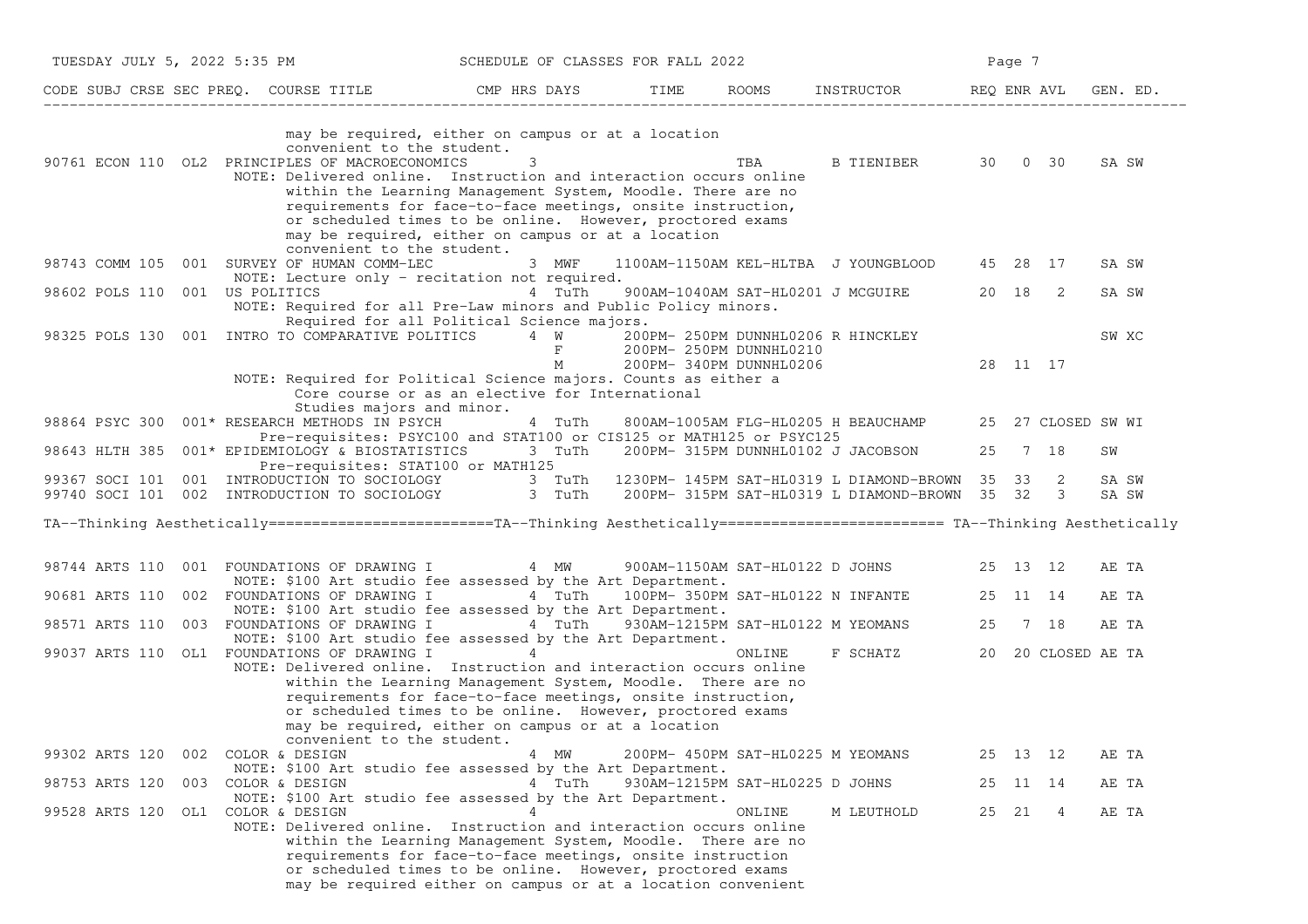| TUESDAY JULY 5, 2022 5:35 PM   |                                                                                                                                                                                                                                      | SCHEDULE OF CLASSES FOR FALL 2022                                                                                    |                                     |                                                |       | Page 8          |                |
|--------------------------------|--------------------------------------------------------------------------------------------------------------------------------------------------------------------------------------------------------------------------------------|----------------------------------------------------------------------------------------------------------------------|-------------------------------------|------------------------------------------------|-------|-----------------|----------------|
|                                | CODE SUBJ CRSE SEC PREQ. COURSE TITLE THE CMP HRS DAYS TIME                                                                                                                                                                          |                                                                                                                      |                                     | ROOMS INSTRUCTOR                               |       | REQ ENR AVL     | GEN. ED.       |
|                                | to the student.                                                                                                                                                                                                                      |                                                                                                                      |                                     |                                                |       |                 |                |
| 98782 ARTS 130                 | 001 THREE DIMENSIONAL DESIGN 4 MW<br>NOTE: \$100 Art studio fee assessed by the Art Department.                                                                                                                                      |                                                                                                                      |                                     | 515PM-805PM SAT-HL0121 L FAIR-SCHULZ 18 8 10   |       |                 | AE TA          |
| 90019 ARTS 130                 | 002 THREE DIMENSIONAL DESIGN<br>NOTE: \$100 Art studio fee assessed by the Art Department.                                                                                                                                           | 4 MW                                                                                                                 |                                     | 900AM-1150AM SAT-HL0121 E PAIGE 18 3 15        |       |                 | AE TA          |
|                                | 90719 ARTS 145 001 GRAPHIC DESIGN FOR NON MAJORS 4 MW 900AM-1150AM KEL-HL0100 S NEAL 7 0 7<br>98988 COMP 202 001 INTRO TO CREATIVE WRITING 4 TuTh 900AM-1150AM FLG-HL0210 BLANDRY 22 9 13<br>99315 COMP 202 002 INTRO TO CREATIVE WR |                                                                                                                      |                                     |                                                |       |                 | TA<br>AE TA WI |
|                                |                                                                                                                                                                                                                                      |                                                                                                                      |                                     |                                                |       |                 | AE TA WI       |
|                                |                                                                                                                                                                                                                                      |                                                                                                                      |                                     |                                                |       |                 | AE TA WI       |
|                                |                                                                                                                                                                                                                                      |                                                                                                                      |                                     |                                                |       |                 | AE TA WI       |
|                                |                                                                                                                                                                                                                                      |                                                                                                                      |                                     |                                                |       |                 |                |
|                                |                                                                                                                                                                                                                                      |                                                                                                                      |                                     |                                                |       |                 | FC TA          |
|                                | NOTE: This course cannot be taken if credit has been received for<br>LITR 110. Satisfies FC<br>credit.                                                                                                                               |                                                                                                                      |                                     |                                                |       |                 |                |
|                                | 99334 LITR 100 002 INTRODUCTION TO LITERATURE                                                                                                                                                                                        | 3 MWF                                                                                                                |                                     | 900AM- 950AM FLG-HL0233 J FUNSTON              |       | 29 8 21         | FC TA          |
|                                | NOTE: This course cannot be taken if credit has been received for<br>LITR 100.                                                                                                                                                       |                                                                                                                      |                                     |                                                |       |                 |                |
|                                | 99719 LITR 322 001 CHILDREN'S LITERATURE 3 MWF 1100AM-1150AM TBA TBA K GIBSON 10 10 CLOSED AC TA<br>100PM- 150PM FLG-HLO103 K GIBSON 10 10 CLOSED AC TA 3 MWF 100PM- 150PM FLG-HLO103 K GIBSON 10 10 CLOSED AC TA<br>100651 LITR 322 |                                                                                                                      |                                     |                                                |       |                 |                |
|                                |                                                                                                                                                                                                                                      |                                                                                                                      |                                     |                                                |       |                 |                |
|                                |                                                                                                                                                                                                                                      |                                                                                                                      |                                     |                                                |       |                 |                |
|                                | NOTE: Childhood/Early Childhood Education and MST majors only.<br>90652 LITR 322 CH2 CHILDREN'S LITERATURE 3 MWF<br>NOTE: Childhood/Early Childhood Education and MST majors only.                                                   |                                                                                                                      |                                     | 100PM-150PM FLG-HL0103 K GIBSON 15 4 11        |       |                 | AC TA          |
| 90775 MULH 101 001 CRANE LIVE! |                                                                                                                                                                                                                                      | $3$ MWF $1200$ PM- $1250$ PM BTS-HLC224 A HENDRICKSON 25 3 22<br>3 MWF 8002M-1250PM BTS-HLC224 A HENDRICKSON 25 3 22 |                                     |                                                |       |                 | AC TA          |
| 99802 MUCT 103 001* THEORY I   |                                                                                                                                                                                                                                      | 3 MWF                                                                                                                | 800AM- 850AM BIS-HLC318 P SALATHE   |                                                |       | 20 13 7         | TA             |
|                                | Pre-requisites: MUCT104                                                                                                                                                                                                              |                                                                                                                      |                                     |                                                |       |                 |                |
|                                | NOTE: Pre-Registered by Crane Staff only.                                                                                                                                                                                            |                                                                                                                      |                                     |                                                |       |                 |                |
| 99804 MUCT 103 002* THEORY I   | a shekara ta 1972, a shekara ta 1972, a shekara ta 1972, a shekara ta 1972, a shekara ta 1972, a shekara ta 19                                                                                                                       | 3 MWF                                                                                                                |                                     | 900AM- 950AM BIS-HLC318 P SALATHE              | 20 11 | -9              | TA             |
|                                | Pre-requisites: MUCT104                                                                                                                                                                                                              |                                                                                                                      |                                     |                                                |       |                 |                |
|                                | NOTE: Pre-Registered by Crane Staff only.                                                                                                                                                                                            |                                                                                                                      |                                     |                                                |       |                 |                |
| 99806 MUCT 103 003* THEORY I   |                                                                                                                                                                                                                                      | 3 MWF                                                                                                                |                                     | 900AM- 950AM SCH-HLA147 J SOMMERFELDT          | 20 13 | $\overline{7}$  | TA             |
|                                | Pre-requisites: MUCT104<br>NOTE: Pre-Registered by Crane Staff only.                                                                                                                                                                 |                                                                                                                      |                                     |                                                |       |                 |                |
| 99808 MUCT 103 004* THEORY I   |                                                                                                                                                                                                                                      | 3 MWF                                                                                                                |                                     | 1000AM-1050AM BIS-HLC318 I HERRYMAN RODR 20 11 |       | $\overline{9}$  | TA             |
|                                | Pre-requisites: MUCT104                                                                                                                                                                                                              |                                                                                                                      |                                     |                                                |       |                 |                |
|                                | NOTE: Pre-Registered by Crane Staff only.                                                                                                                                                                                            |                                                                                                                      |                                     |                                                |       |                 |                |
| 99810 MUCT 103                 | $3$ MWF<br>$005*$ THEORY I                                                                                                                                                                                                           |                                                                                                                      |                                     | 1100AM-1150AM BIS-HLC318 I HERRYMAN RODR 20 12 |       | - 8             | TA             |
|                                | Pre-requisites: MUCT104                                                                                                                                                                                                              |                                                                                                                      |                                     |                                                |       |                 |                |
|                                | NOTE: Pre-Registered by Crane Staff only.                                                                                                                                                                                            |                                                                                                                      |                                     |                                                |       |                 |                |
| 99812 MUCT 103 006* THEORY I   |                                                                                                                                                                                                                                      | 3 MWF                                                                                                                |                                     | 1100AM-1150AM BIS-HLC303 M VITALINO            | 20    | 8 12            | TA             |
|                                | Pre-requisites: MUCT104                                                                                                                                                                                                              |                                                                                                                      |                                     |                                                |       |                 |                |
| 99814 MUCT 103 007* THEORY I   | NOTE: Pre-Registered by Crane Staff only.                                                                                                                                                                                            | 3 MWF                                                                                                                | 1200PM-1250PM BIS-HLC303 M VITALINO |                                                | 20    | 9 11            | ΤA             |
|                                | Pre-requisites: MUCT104                                                                                                                                                                                                              |                                                                                                                      |                                     |                                                |       |                 |                |
|                                | NOTE: Pre-Registered by Crane Staff only.                                                                                                                                                                                            |                                                                                                                      |                                     |                                                |       |                 |                |
| 90406 MULT 101                 | MUSIC THEORY FOR NON-MAJORS<br>001                                                                                                                                                                                                   | MWF<br>3.                                                                                                            |                                     | 100PM- 150PM SCH-HLA323 M MARTIN-ATWOOD        | 20    | 20 CLOSED AE TA |                |
| 90037 DANC 110 001             | BEGINNING BALLET                                                                                                                                                                                                                     | 3<br>TuTh                                                                                                            | 200PM- 315PM PFMART0126 C DUFAULT   |                                                | 24    | 15<br>9         | AE PE TA       |
| 90038 DANC 112                 | 001<br>BEGINNING JAZZ DANCE                                                                                                                                                                                                          | 3<br>TuTh                                                                                                            | 1100AM-1215PM PFMART0126 K CANEDY   |                                                | 24    | 18<br>6         | AE PE TA       |
| 98256 DANC 221                 | 001<br>MODERN DANCE 1                                                                                                                                                                                                                | 4 MWF                                                                                                                | 100PM- 245PM PFMART0136 C DUFAULT   |                                                | 12    | 2<br>10         | AE PE TA       |
|                                | NOTE: Prerequisites or instructor permission required. First class                                                                                                                                                                   |                                                                                                                      |                                     |                                                |       |                 |                |
|                                | is for placement.                                                                                                                                                                                                                    |                                                                                                                      |                                     |                                                |       |                 |                |
| 98612 DRAM 210                 | 001 INTERP & ANALYSIS PLAYS                                                                                                                                                                                                          | 3 TuTh                                                                                                               | 930AM-1045AM DUNNHL0206 J PECORA    |                                                |       | 24 17 7         | AC TA          |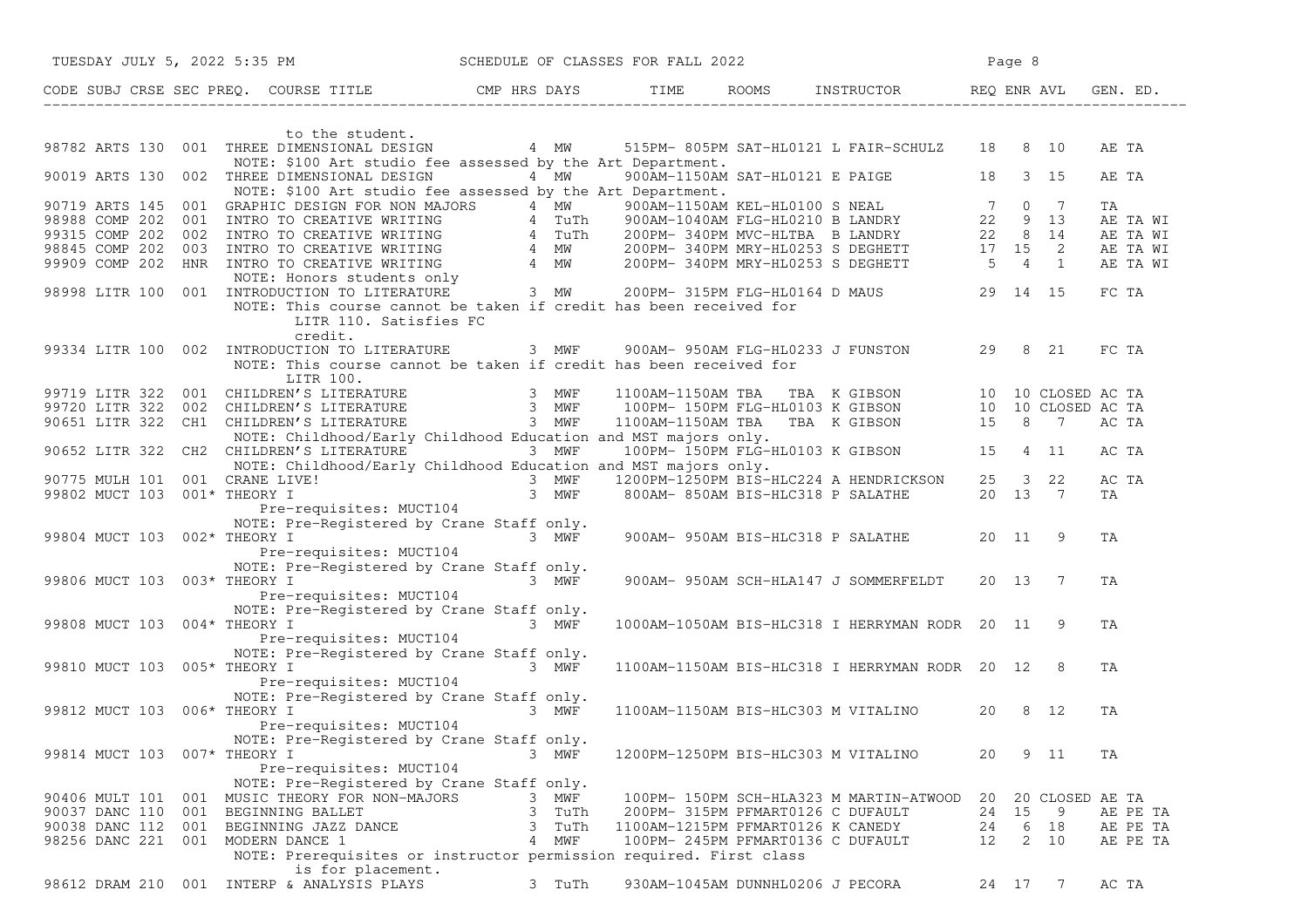| TUESDAY JULY 5, 2022 5:35 PM                                                                                                                                                                                                                                                                                                                                                                                                                                                                         | SCHEDULE OF CLASSES FOR FALL 2022 |                                 | Page 9 |                                           |       |          |                      |
|------------------------------------------------------------------------------------------------------------------------------------------------------------------------------------------------------------------------------------------------------------------------------------------------------------------------------------------------------------------------------------------------------------------------------------------------------------------------------------------------------|-----------------------------------|---------------------------------|--------|-------------------------------------------|-------|----------|----------------------|
| CODE SUBJ CRSE SEC PREQ. COURSE TITLE THE CMP HRS DAYS TIME ROOMS INSTRUCTOR REQ ENR AVL                                                                                                                                                                                                                                                                                                                                                                                                             |                                   |                                 |        | ROOMS INSTRUCTOR REQ ENR AVL              |       |          | GEN. ED.             |
| 90042 DRAM 235 001 INTRODUCTION TO ACTING 3 MW 300PM-450PM PFMART0101 J VINK 24 21 3                                                                                                                                                                                                                                                                                                                                                                                                                 |                                   |                                 |        |                                           |       |          | AE TA                |
| TF--Thinking Foundationally======================TF--Thinking Foundationally======================== TF--Thinking Foundationally                                                                                                                                                                                                                                                                                                                                                                     |                                   |                                 |        |                                           |       |          |                      |
| 90005 ANTH 111 001 INTRODUCTION TO ANTHROPOLOGY 3 TuTh 1100AM-1215PM KEL-HL0104 K ALLEN 40 21 19<br>90006 ANTH 111 002 INTRODUCTION TO ANTHROPOLOGY 3 TuTh 200PM-315PM KEL-HL0104 K ALLEN 40 10 30<br>90702 ARTH 195 002 INTRODUCTIO                                                                                                                                                                                                                                                                 |                                   |                                 |        |                                           |       |          | TF XC<br>TF XC<br>TF |
| Pre-requisites: WAYS101 or GEOL101 or GEOL103 or GEOL125                                                                                                                                                                                                                                                                                                                                                                                                                                             |                                   |                                 |        |                                           |       |          | LB SP TF             |
| NOTE: Must register for required lab, 90052<br>90052 GEOL 200 002* HISTORICAL GEOLOGY-LAB<br>Pre-requisites: WAYS101 or GEOL101 or GEOL103 or GEOL125<br>NOTE: Must register for required lecture, 90051                                                                                                                                                                                                                                                                                             | 1 Tu                              |                                 |        | 200PM- 450PM TIM-HLB007 P QUINTON 24 8 16 |       |          | LB SP TF             |
| 90045 EDLS 201 001 PRINCIPLES OF EDUCATION 3 M 300PM-540PM SAT-HL0312 S SOLLEY<br>NOTE: Art Studio, Visual Arts, Graphic Design, and<br>Childhood/Early Childhood Education majors only.                                                                                                                                                                                                                                                                                                             |                                   |                                 |        |                                           |       | 25 14 11 | ΤF                   |
| 99133 EDLS 201 OL1 PRINCIPLES OF EDUCATION 3<br>NOTE: Art Studio, Visual Arts, Graphic Design, and<br>Childhood/Early Childhood Education majors only.<br>Delivered online. Instruction and interaction occurs online<br>within the Learning Management System, Moodle. There are no<br>requirements for face-to-face meetings, onsite instruction,<br>or scheduled times to be online. However, proctored exams<br>may be required, either on campus or at a location<br>convenient to the student. |                                   |                                 | ONLINE | S SOLLEY                                  |       | 25 15 10 | ΤF                   |
| 98339 LITR 300 001 LITERARY ANALYSIS & RESEARCH 3 MWF<br>98378 HIST 302 001 FIGHTING WORDS: HISTORY&STORY 3 W 330PM- 600PM FLG-HL0240 S STANNISH 20 10 10<br>NOTE: Minimum requirement of Sophomore standing. Required for<br>History majors. Prerequisite: 9 Hours complete in history.<br>Required course for the International Studies major and the<br>History & Culture Concentration for the International<br>Studies major. Counts as an elective for the International<br>Studies minor.     |                                   |                                 |        | 200PM-250PM FLG-HLTBA J DONAHUE 25 7 18   |       |          | ΤF<br>TF             |
| 90149 MUCH 201 001* MUSIC HISTORY I: EARLY MUSIC 3 MWF<br>Pre-requisites: MUCT103 and MUCT104 or MUCB103 and MUCB104                                                                                                                                                                                                                                                                                                                                                                                 |                                   |                                 |        | 800AM-850AM BIS-HLC303 J TYRE 25 17 8     |       |          | TF WC                |
| NOTE: Pre-Registered by Crane Staff only.<br>90150 MUCH 201 002* MUSIC HISTORY I: EARLY MUSIC 3 MWF<br>Pre-requisites: MUCT103 and MUCT104 or MUCB103 and MUCB104                                                                                                                                                                                                                                                                                                                                    |                                   |                                 |        | 900AM- 950AM BIS-HLC303 J TYRE 25 12 13   |       |          | TF WC                |
| NOTE: Pre-Registered by Crane Staff only.<br>90151 MUCH 201 003* MUSIC HISTORY I: EARLY MUSIC 3 MWF<br>Pre-requisites: MUCT103 and MUCT104 or MUCB103 and MUCB104<br>NOTE: Pre-Registered by Crane Staff only.                                                                                                                                                                                                                                                                                       |                                   |                                 |        | 900AM- 950AM BIS-HLC309 E LEVENSON        |       | 25 11 14 | TF WC                |
| 90152 MUCH 201 004* MUSIC HISTORY I: EARLY MUSIC<br>Pre-requisites: MUCT103 and MUCT104 or MUCB103 and MUCB104                                                                                                                                                                                                                                                                                                                                                                                       | 3 MWF                             |                                 |        | 1000AM-1050AM BIS-HLC309 E LEVENSON       |       | 25 14 11 | TF WC                |
| NOTE: Pre-Registered by Crane Staff only.<br>90153 MUCH 201 005* MUSIC HISTORY I: EARLY MUSIC<br>Pre-requisites: MUCT103 and MUCT104 or MUCB103 and MUCB104                                                                                                                                                                                                                                                                                                                                          | 3 MWF                             | 1100AM-1150AM BIS-HLC323 J TYRE |        |                                           | 25 24 | 1        | TF WC                |
| NOTE: Pre-Registered by Crane Staff only.<br>90154 MUCH 201 006* MUSIC HISTORY I: EARLY MUSIC<br>Pre-requisites: MUCT103 and MUCT104 or MUCB103 and MUCB104<br>NOTE: Pre-Registered by Crane Staff only.                                                                                                                                                                                                                                                                                             | 3 MWF                             |                                 |        | 1200PM-1250PM BIS-HLC309 E LEVENSON       | 25 19 | 6        | TF WC                |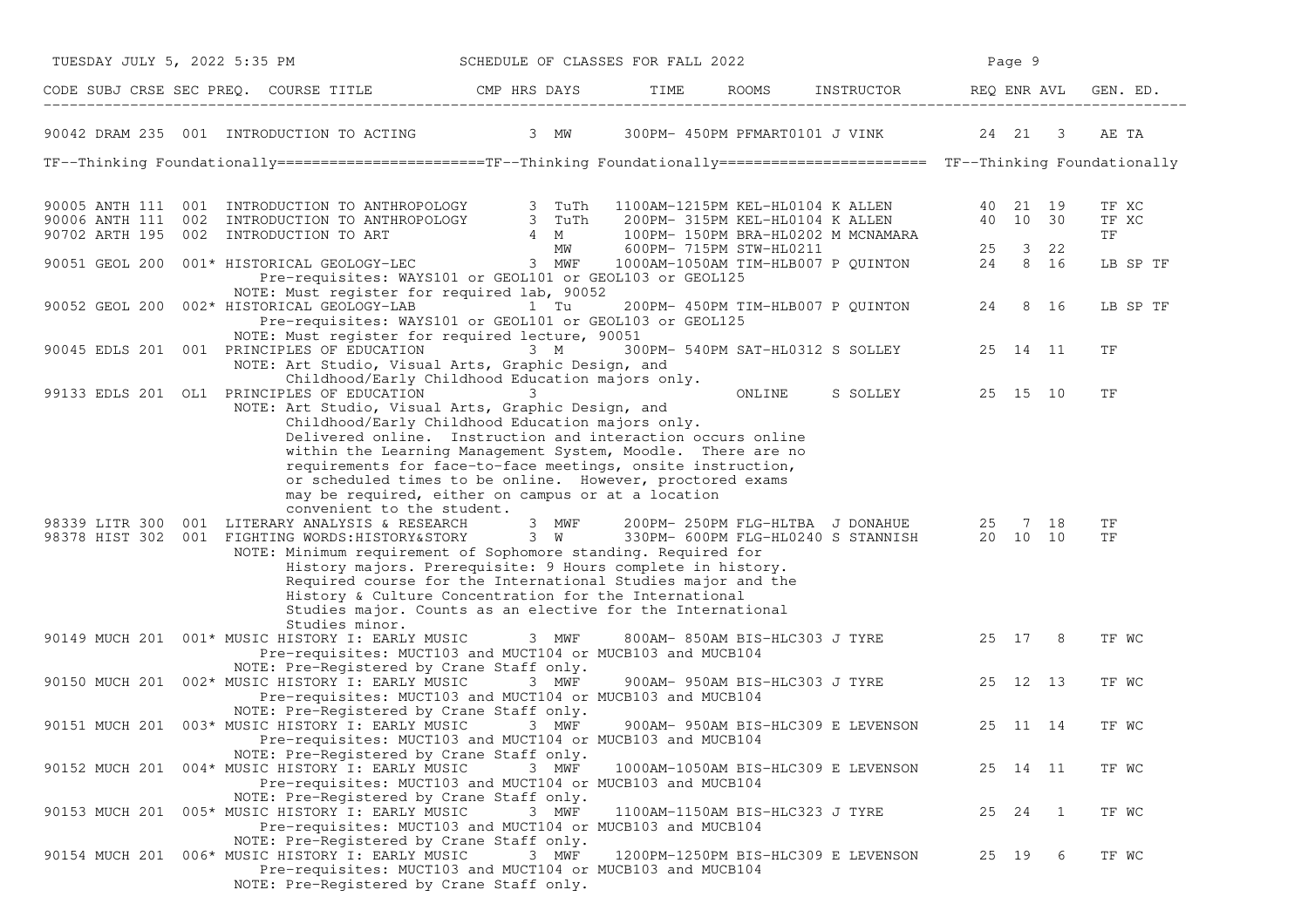|                | TUESDAY JULY 5, 2022 5:35 PM                                                                                                                                                                                                                                                                                                                                                                 | SCHEDULE OF CLASSES FOR FALL 2022 | Page 10                                                                                 |            |                                            |                   |        |                                                                      |
|----------------|----------------------------------------------------------------------------------------------------------------------------------------------------------------------------------------------------------------------------------------------------------------------------------------------------------------------------------------------------------------------------------------------|-----------------------------------|-----------------------------------------------------------------------------------------|------------|--------------------------------------------|-------------------|--------|----------------------------------------------------------------------|
|                | CODE SUBJ CRSE SEC PREQ. COURSE TITLE THE ROOMS INSTRUCTOR THE ROOMS ENSTRUCTOR                                                                                                                                                                                                                                                                                                              |                                   |                                                                                         |            |                                            |                   |        | GEN. ED.                                                             |
|                | 99259 PHIL 105 001 HUMAN NATURE 3 MWF 1<br>90085 PHIL 105 002 HUMAN NATURE 3 MWF 1<br>99351 PHIL 110 001 LOGIC AND CRITICAL THINKING 3 MWF 1<br>90624 PHIL 120 002 ETHICAL REASONING 3 MWF 1<br>90087 PHIL 331 001 MORAL ISSUES IN MENTAL                                                                                                                                                    |                                   |                                                                                         |            |                                            |                   |        | FC PI TF<br>FC PI TF<br>FC PI TF<br>FC PI TF<br>PI TF<br>PI TF<br>TF |
|                | TH--Thinking Historically=========================TH--Thinking Historically========================= TH--Thinking Historically                                                                                                                                                                                                                                                               |                                   |                                                                                         |            |                                            |                   |        |                                                                      |
|                | 98374 ARTH 101 001 SURVEY OF ART: ANCIENT TO REN 3 MW 99965 ARTH 101 002 SURVEY OF ART: ANCIENT TO REN 3 MW<br>NOTE: Taught Virtually<br>98211 ARTH 102 001 SURVEY ART:RENAISSANCE-MODRN 3 TuTh                                                                                                                                                                                              |                                   | 1100AM-1215PM BRA-HL0202 C DOWNING 50 19 31<br>300PM- 415PM VIR TBA M MCNAMARA 45 15 30 |            | 200PM- 315PM STW-HL0211 M MCNAMARA 45 9 36 |                   |        | TH WC<br>TH WC                                                       |
|                | NOTE: Sophomore Standing.<br>98674 HIST 101 001 EUROPE FROM 1500 TO 1815 3 TuTh 930AM-1045AM FLG-HL0236 G CLARK 30 4 26                                                                                                                                                                                                                                                                      |                                   |                                                                                         |            |                                            |                   |        | TH WC<br>TH WC                                                       |
|                | NOTE: Counts as an elective for International Studies<br>major and minor.<br>major and minor.                                                                                                                                                                                                                                                                                                |                                   |                                                                                         |            |                                            |                   |        |                                                                      |
|                |                                                                                                                                                                                                                                                                                                                                                                                              |                                   |                                                                                         |            |                                            |                   |        |                                                                      |
|                |                                                                                                                                                                                                                                                                                                                                                                                              |                                   |                                                                                         |            |                                            |                   |        |                                                                      |
|                | 98675 HIST 201 001 THE UNITED STATES TO 1877 3 TuTh 1100AM-1215PM KEL-HL0105 G WELCH 30 25 5 AH TH<br>99699 HIST 201 002 THE UNITED STATES TO 1877 3 MWF 1200PM-1250PM FLG-HL0233 T BAKER 22 20 2 AH TH<br>90665 HIST 201 HNR THE UN<br>NOTE: Honors students only<br>90737 HIST 202 OL1 THE UNITED STATES SINCE 1877 3<br>NOTE: Delivered online. Instruction and interaction occurs online |                                   |                                                                                         | <b>TBA</b> | K SMITH 20 14                              |                   | 6      | AH TH                                                                |
|                | within the Learning Management System, Moodle. There are no<br>requirements for face-to-face meetings, onsite instruction,<br>or scheduled times to be online. However, proctored exams<br>may be required, either on campus or at a location<br>convenient to the student.                                                                                                                  |                                   |                                                                                         |            |                                            |                   |        |                                                                      |
|                | 90738 HIST 202 OL2 THE UNITED STATES SINCE 1877<br>NOTE: Delivered online. Instruction and interaction occurs online                                                                                                                                                                                                                                                                         | 3                                 |                                                                                         | TBA        | K SMITH 20 7 13                            |                   |        | AH TH                                                                |
|                | within the Learning Management System, Moodle. There are no<br>requirements for face-to-face meetings, onsite instruction,<br>or scheduled times to be online. However, proctored exams<br>may be required, either on campus or at a location<br>convenient to the student.                                                                                                                  |                                   |                                                                                         |            |                                            |                   |        |                                                                      |
|                | 99700 HIST 210 001 AMERICAN IDENTITIES IN SONG 3 MW 1200PM-1250PM SAT-HL0319<br>M 200PM-250PM SAT-HL0319                                                                                                                                                                                                                                                                                     |                                   | 1200PM-1250PM SAT-HL0319 K SMITH<br>200PM- 250PM SAT-HL0319 30                          |            |                                            |                   |        | AH TH                                                                |
|                | 90068 HIST 305 001 MODERN AMERICAN WOMEN 3 TuTh<br>NOTE: Women and Gender Studies majors only.                                                                                                                                                                                                                                                                                               |                                   |                                                                                         |            | 930AM-1045AM FLG-HL0230 G WELCH 25 20 5    |                   | 9 21   | AH TH                                                                |
|                | 99997 HIST 305 JCC MODERN AMERICAN WOMEN W 3 M<br>98259 DRAM 312 001 HISTORY OF THE THEATRE I<br>NOTE: Counts toward Classical Studies minor.<br>COunts towards Women and Gender's Studies.                                                                                                                                                                                                  |                                   | 400PM- 630PM SAT-HL0201 G WELCH<br>3 TuTh 1100AM-1215PM KEL-HL0101 J SUSSMAN            |            |                                            | 12<br>24 17 7     | 6<br>6 | AH TH<br>TH WC                                                       |
|                | TM--Thinking Mathematically======================TM--Thinking Mathematically======================== TM--Thinking Mathematically                                                                                                                                                                                                                                                             |                                   |                                                                                         |            |                                            |                   |        |                                                                      |
| 98958 MATH 100 | 001 EXCURSIONS IN MATHEMATICS<br>99118 MATH 101 001 MATH FOR ELEMENTARY ED I<br>NOTE: Childhood/Early Childhood Education majors only.                                                                                                                                                                                                                                                       | 3 MWF<br>3 MWF                    | 1000AM-1050AM SAT-HL0312 C MILLER                                                       |            | 200PM- 250PM FLG-HL0236 H ELLINGSEN        | 25 20<br>28<br>19 | 5<br>9 | FM TM<br>FM TM                                                       |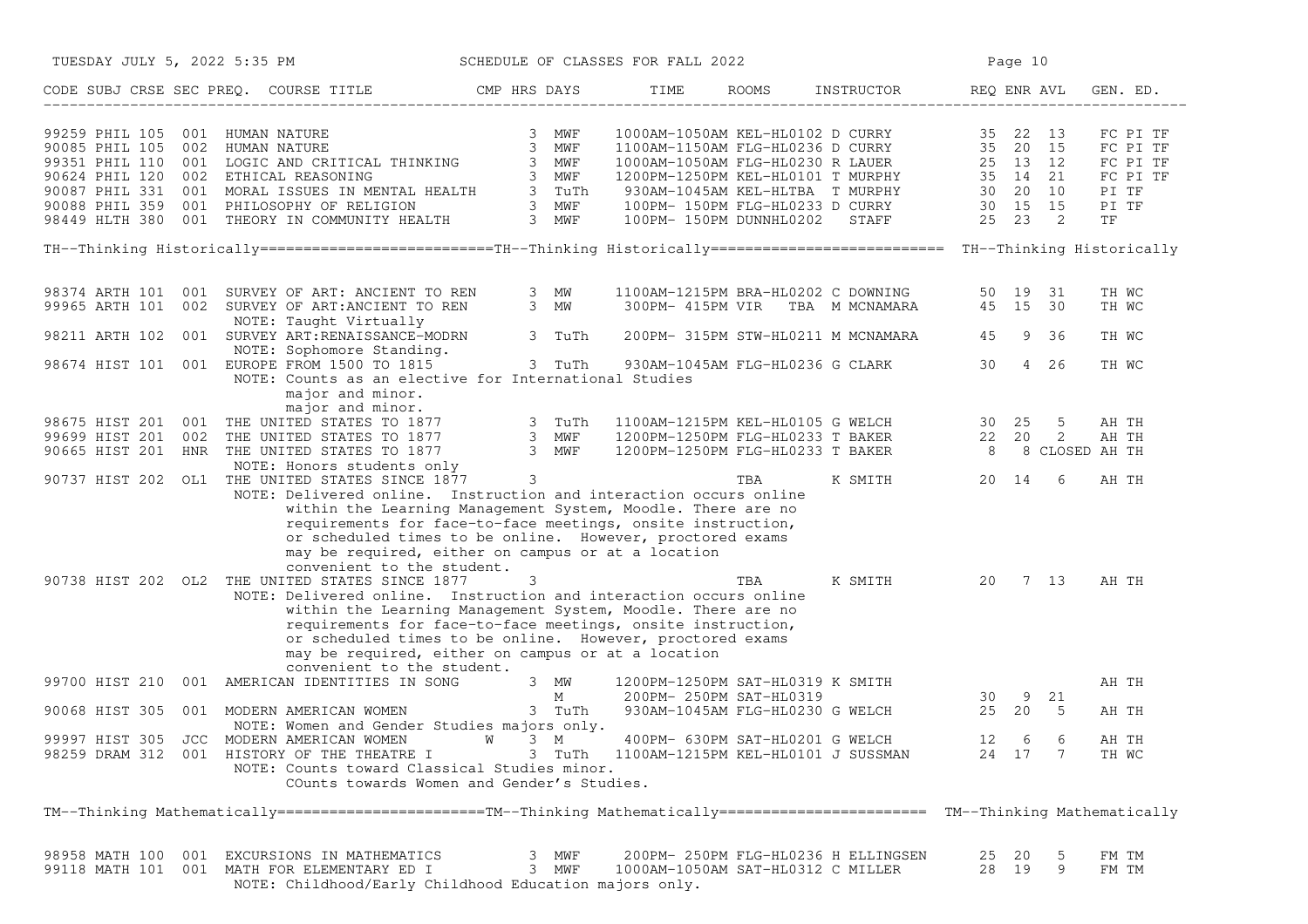| SCHEDULE OF CLASSES FOR FALL 2022<br>TUESDAY JULY 5, 2022 5:35 PM |  |  |                                                                                                                                                                                                                                                         |  |             |                                                                                 | Page 11                           |                                                                        |    |         |                    |             |  |
|-------------------------------------------------------------------|--|--|---------------------------------------------------------------------------------------------------------------------------------------------------------------------------------------------------------------------------------------------------------|--|-------------|---------------------------------------------------------------------------------|-----------------------------------|------------------------------------------------------------------------|----|---------|--------------------|-------------|--|
|                                                                   |  |  | CODE SUBJ CRSE SEC PREQ. COURSE TITLE CMP HRS DAYS TIME ROOMS INSTRUCTOR REQ ENR AVL GEN. ED.                                                                                                                                                           |  |             |                                                                                 |                                   |                                                                        |    |         |                    |             |  |
|                                                                   |  |  | 99724 MATH 101 002 MATH FOR ELEMENTARY ED I 3 MWF 1100AM-1150AM SAT-HL0312 C MILLER 28 18 10<br>NOTE: Childhood/Early Childhood Education majors only.                                                                                                  |  |             |                                                                                 |                                   |                                                                        |    |         |                    | FM TM       |  |
|                                                                   |  |  | 90078 MATH 102 001* MATH FOR ELEMENTARY ED II 3 MWF<br>Pre-requisites: MATH101<br>NOTE: Childhood/Early Childhood Education majors only.                                                                                                                |  |             |                                                                                 |                                   | 900AM-950AM SAT-HL0312 C YUEN 28 15 13                                 |    |         |                    | FM TM       |  |
|                                                                   |  |  |                                                                                                                                                                                                                                                         |  |             |                                                                                 |                                   |                                                                        |    |         |                    | FM TM       |  |
|                                                                   |  |  | 90249 MATH 121 001 NUMERICAL DESIGNS 3 MWF 1100AM-1150AM FLG-HL0235 J HOWALD 20 4 16<br>99280 MATH 125 001 PROBABILITY & STATS I 3 MWF 800AM-850AM FLG-HL0238 J FOISY 25 7 18                                                                           |  |             |                                                                                 |                                   |                                                                        |    |         |                    | FM TM       |  |
|                                                                   |  |  | NOTE: Same as CIS 125/PSYC 125/STAT 100.                                                                                                                                                                                                                |  |             |                                                                                 |                                   |                                                                        |    |         |                    |             |  |
|                                                                   |  |  | 98476 MATH 125 002 PROBABILITY & STATS I<br>NOTE: Same as CIS 125/PSYC 125/STAT 100.                                                                                                                                                                    |  | 3 MWF       |                                                                                 |                                   | 900AM- 950AM FLG-HL0238 J FOISY 25 22 3                                |    |         |                    | FM TM       |  |
|                                                                   |  |  | 98498 MATH 125 003 PROBABILITY & STATS I                                                                                                                                                                                                                |  | 3 MWF       |                                                                                 |                                   | 1100AM-1150AM FLG-HL0238 J FOISY                                       |    |         | 25 26 CLOSED FM TM |             |  |
|                                                                   |  |  | NOTE: Same as CIS 125/PSYC 125/STAT 100.                                                                                                                                                                                                                |  |             |                                                                                 |                                   |                                                                        |    |         |                    |             |  |
|                                                                   |  |  |                                                                                                                                                                                                                                                         |  |             |                                                                                 |                                   |                                                                        |    |         |                    | FM TM       |  |
|                                                                   |  |  |                                                                                                                                                                                                                                                         |  |             |                                                                                 |                                   |                                                                        |    |         |                    | FM TM       |  |
|                                                                   |  |  | 90079 MATH 125 004 PROBABILITY & STATS I 3 MWF 100PM-150PM FLG-HL0210 J HOWALD 25 12 13<br>90080 MATH 125 005 PROBABILITY & STATS I 3 MWF 200PM-250PM FLG-HL0210 J HOWALD 25 9 16<br>90663 MATH 125 R01 PROBABILITY & STATS I R 3 MW                    |  |             |                                                                                 |                                   |                                                                        |    |         |                    | FM TM       |  |
|                                                                   |  |  | NOTE: This course is taught at the Riverview Correctional Facility<br>and is not for students on campus.<br>START/END DATES: 08/29-12/16                                                                                                                |  |             |                                                                                 |                                   |                                                                        |    |         |                    |             |  |
|                                                                   |  |  |                                                                                                                                                                                                                                                         |  |             |                                                                                 |                                   |                                                                        |    |         |                    | FM TM       |  |
|                                                                   |  |  | 98629 MATH 141 001 INTEGRATED CALCULUS. IA<br>98677 MATH 141 002 INTEGRATED CALCULUS. IA<br>98677 MATH 141 002 INTEGRATED CALCULUS. IA 4 MWF 1000AM-1050AM FLG-HL0206 V KLAWITTER                                                                       |  |             |                                                                                 |                                   |                                                                        | 20 |         | 2 18               |             |  |
|                                                                   |  |  |                                                                                                                                                                                                                                                         |  |             |                                                                                 |                                   |                                                                        |    |         |                    | FM TM       |  |
|                                                                   |  |  |                                                                                                                                                                                                                                                         |  |             |                                                                                 |                                   |                                                                        | 20 |         | 6 14               |             |  |
| 98497 MATH 151 001 CALCULUS 1                                     |  |  |                                                                                                                                                                                                                                                         |  |             |                                                                                 |                                   | 900AM- 950AM FLG-HL0211 L PERSON                                       |    |         |                    | FM TM       |  |
|                                                                   |  |  |                                                                                                                                                                                                                                                         |  |             | 100AM FLG-HL0206<br>Tu 1100AM-1215PM FLG-HL0206<br>4 MWF 900AM-950AM FLG-HL0211 |                                   |                                                                        |    | 25 4 21 |                    |             |  |
| 98139 MATH 151 002 CALCULUS 1                                     |  |  | NOTE: High school precalculus or MATH 110 with a minimum grade of<br>2.0 or three years of high school Regents level mathematics<br>with at least a 90 in each course recommended.<br>NOTE: High school precalculus or MATH 110 with a minimum grade of |  | 4 MWF<br>Tu |                                                                                 |                                   | 1000AM-1050AM FLG-HL0211 L PERSON<br>1100AM-1215PM FLG-HL0211 25 11 14 |    |         |                    | FM TM       |  |
| 98746 MATH 152 001* CALCULUS 2                                    |  |  | 2.0 or three years of high school Regents level mathematics<br>with at least a 90 in each course recommended.<br>Pre-requisites: MATH151 or MATH141 and MATH142                                                                                         |  | 4 MWF<br>Tu | 1100AM-1215PM FLG-HL0236                                                        |                                   |                                                                        |    |         |                    | FM TM       |  |
|                                                                   |  |  | W101--WAYS-Critical Thinking Seminar===========W101--WAYS-Critical Thinking Seminar========== W101--WAYS-Critical Thinking Seminar                                                                                                                      |  |             |                                                                                 |                                   |                                                                        |    |         |                    |             |  |
|                                                                   |  |  |                                                                                                                                                                                                                                                         |  |             |                                                                                 |                                   |                                                                        |    |         |                    |             |  |
| 99743 WAYS 101 001 DEMOCRACY IN CRISIS                            |  |  | NOTE: First year students only.<br>START/END DATES: 08/29-12/16                                                                                                                                                                                         |  |             |                                                                                 |                                   | 3 TuTh 1230PM-145PM FLG-HL0240 D CURRY 22 5 17                         |    |         |                    | W101        |  |
| 90528 WAYS 101 002 IFIT OR IHURT?                                 |  |  | START/END DATES: 08/29-12/16                                                                                                                                                                                                                            |  | 3 TuTh      |                                                                                 |                                   | 200PM- 315PM DUNNHL0204 T HEWITT                                       |    | 22 8 14 |                    | <b>W101</b> |  |
| 99378 WAYS 101 003 RUM AND REVENGE                                |  |  |                                                                                                                                                                                                                                                         |  | 3 TuTh      |                                                                                 | 1230PM- 145PM FLG-HL0236 G CLARK  |                                                                        | 22 |         | 9 13               | <b>W101</b> |  |
|                                                                   |  |  | NOTE: First Year Students Only.                                                                                                                                                                                                                         |  |             |                                                                                 |                                   |                                                                        |    |         |                    |             |  |
| 99379 WAYS 101 004 APOCALYPSE NOW?                                |  |  | START/END DATES: 08/29-12/16<br>NOTE: First Year Students Only.                                                                                                                                                                                         |  | 3 TuTh      |                                                                                 | 1230PM- 145PM SAT-HL0312 K CLEARY |                                                                        | 22 |         | 7 15               | W101        |  |
|                                                                   |  |  | START/END DATES: 08/29-12/16<br>99380 WAYS 101 005 FREE SPEECH ON CAMPUS<br>NOTE: First Year Students Only.<br>START/END DATES: 08/29-12/16                                                                                                             |  | 3 TuTh      |                                                                                 |                                   | 200PM- 315PM FLG-HL0206 D LEMPERT                                      | 22 |         | 5 17               | W101        |  |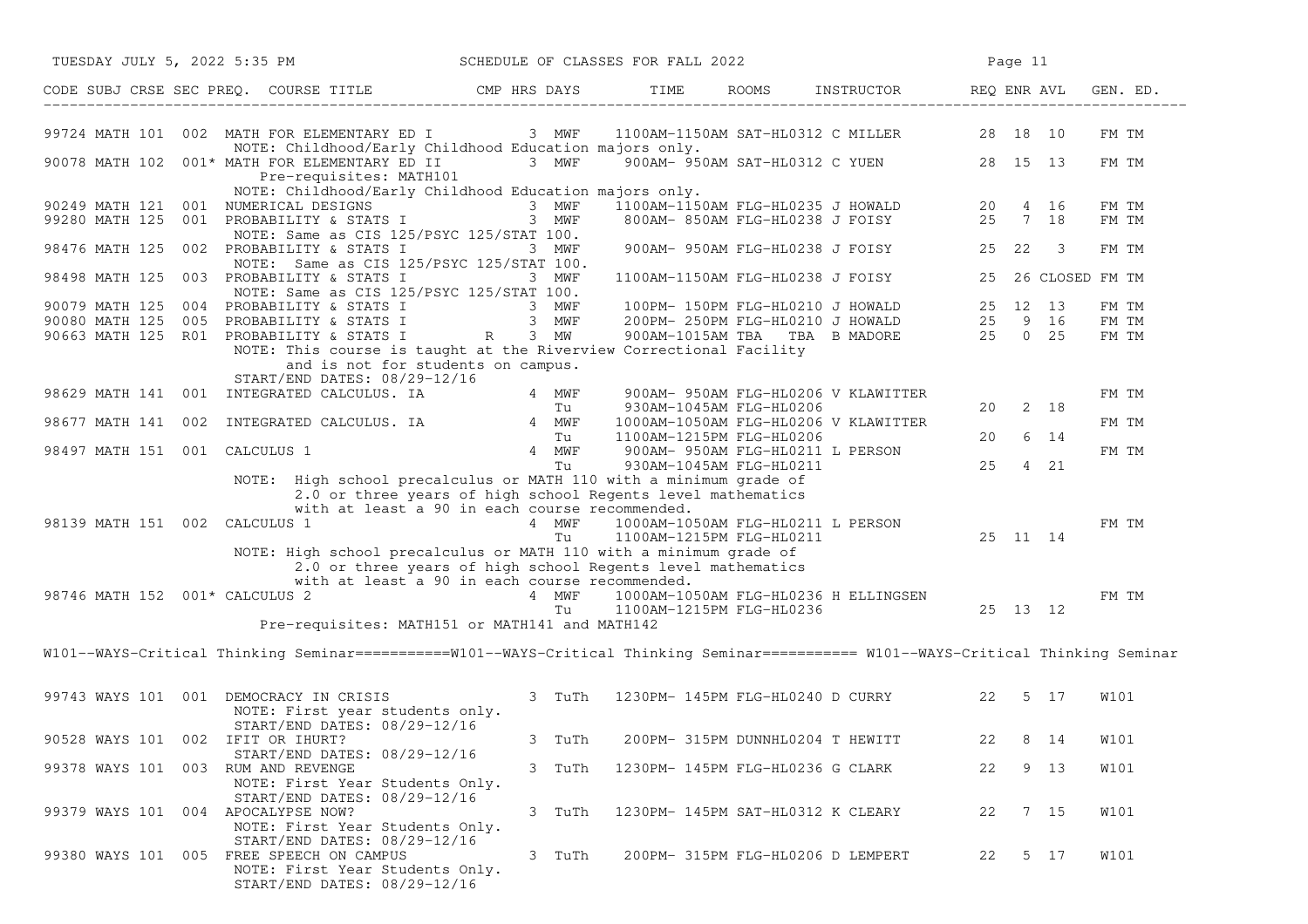|                                    | TUESDAY JULY 5, 2022 5:35 PM SCHEDULE OF CLASSES FOR FALL 2022                                                                                                                                                                                                              |        |                      |                                                |    |      |             |
|------------------------------------|-----------------------------------------------------------------------------------------------------------------------------------------------------------------------------------------------------------------------------------------------------------------------------|--------|----------------------|------------------------------------------------|----|------|-------------|
|                                    | CODE SUBJ CRSE SEC PREQ. COURSE TITLE THE CMP HRS DAYS TIME ROOMS INSTRUCTOR REQ ENR AVL GEN. ED.                                                                                                                                                                           |        |                      |                                                |    |      |             |
|                                    | 99745 WAYS 101 006 FREE SPEECH ON CAMPUS 3 TuTh 1230PM-145PM FLG-HL0206 D LEMPERT 22 8 14<br>NOTE: First Year Students Only.                                                                                                                                                |        |                      |                                                |    |      | W101        |
|                                    | START/END DATES: 08/29-12/16<br>99746 WAYS 101 007 CLIMATE CATASTROPHE<br>NOTE: First Year Students Only                                                                                                                                                                    | 3 MWF  |                      | 1100AM-1150AM TIM-HL0120 M RYGEL 22 10 12      |    |      | W101        |
|                                    | START/END DATES: 08/29-12/16<br>99382 WAYS 101 008 INTERNET AND DEMOCRACY<br>NOTE: First Year Students Only.                                                                                                                                                                | 3 TuTh |                      | 1230PM- 145PM FLG-HL0233 J HEFFNER 22 7 15     |    |      | W101        |
| 99383 WAYS 101 009 RUM AND REVENGE | START/END DATES: 08/29-12/16<br>NOTE: First Year Students Only.                                                                                                                                                                                                             |        |                      | 3 TuTh 200PM-315PM FLG-HL0236 G CLARK 22 7 15  |    |      | W101        |
|                                    | START/END DATES: 08/29-12/16<br>99384 WAYS 101 010 POLITICS OF US VS THEM<br>NOTE: First Year Students Only.                                                                                                                                                                | 3 TuTh |                      | 1230PM- 145PM SAT-HL0325 R HINCKLEY 22 5 17    |    |      | <b>W101</b> |
|                                    | START/END DATES: 08/29-12/16<br>99385 WAYS 101 011 THE ONES WITHOUT A VOICE<br>NOTE: First Year Students Only.                                                                                                                                                              | 3 MWF  |                      | 1100AM-1150AM KEL-HL0102 B AMULIKE 22 11 11    |    |      | W101        |
|                                    | START/END DATES: 08/29-12/16<br>90104 WAYS 101 012 TRANSFORMATIONS OF MYTH<br>NOTE: Freshman standing required.                                                                                                                                                             | 3 TuTh |                      | 200PM- 315PM SAT-HL0222 S STANNISH 22 8 14     |    |      | W101        |
| 99387 WAYS 101 014 MINORITY RIGHTS | START/END DATES: 08/29-12/16<br>NOTE: First Year Students Only.                                                                                                                                                                                                             | 3 TuTh |                      | 200PM- 315PM FLG-HL0211 L LUNT 22 4 18         |    |      | <b>W101</b> |
|                                    | START/END DATES: 08/29-12/16<br>90105 WAYS 101 015 ART VS. TECHNOLOGY                                                                                                                                                                                                       | 3 TuTh |                      | 1230PM- 145PM FLG-HL0164 J VINK 22 7 15        |    |      | W101        |
|                                    | START/END DATES: 08/29-12/16<br>90527 WAYS 101 016 IN THE MIND OF THE OTHER                                                                                                                                                                                                 | 3 TuTh |                      | 1230PM- 145PM FLG-HL0235 S LOPEZ 22 10 12      |    |      | W101        |
| 99388 WAYS 101 017 EVERYDAY ETHICS | START/END DATES: 08/29-12/16<br>NOTE: First Year Students Only                                                                                                                                                                                                              | 3 MWF  |                      | 1000AM-1050AM FLG-HL0240 T MURPHY 22 11 11     |    |      | W101        |
|                                    | START/END DATES: 08/29-12/16<br>90106 WAYS 101 018 TRANSFORMATIONS OF MYTH                                                                                                                                                                                                  | 3 TuTh |                      | 1230PM- 145PM SAT-HL0222 S STANNISH 22 6 16    |    |      | W101        |
|                                    | START/END DATES: 08/29-12/16<br>99390 WAYS 101 019 PERFORMING MEMORY/HUMAN RIGHTS<br>NOTE: First Year Students Only                                                                                                                                                         | 3 MWF  |                      | 1100AM-1150AM FLG-HL0240 L TREVIZAN 22 13 9    |    |      | W101        |
|                                    | START/END DATES: 08/29-12/16<br>99391 WAYS 101 020 GLOBAL HISTORY OF FASCISM<br>NOTE: First Year Students Only                                                                                                                                                              | 3 MWF  |                      | 1100AM-1150AM SAT-HL0222 R FAIR-SCHULZ 22 8 14 |    |      | W101        |
|                                    | START/END DATES: 08/29-12/16<br>99392 WAYS 101 021 SCIENCE: FACT VS OPINION?<br>NOTE: First Year Students Only<br>START/END DATES: 08/29-12/16                                                                                                                              | 3 TuTh |                      | 1230PM- 145PM TIM-HL0131 M WALKER 22 10 12     |    |      | W101        |
|                                    | 99393 WAYS 101 022 APES GOT CULTURE?<br>NOTE: First Year Students Only                                                                                                                                                                                                      |        |                      | 3 TuTh 1230PM-145PM KEL-HL0102 N MALIT 22 8 14 |    |      | <b>W101</b> |
|                                    | START/END DATES: 08/29-12/16<br>99744 WAYS 101 OL1 BUSINESS, PASSION, PURPOSE<br>NOTE: First year students only.<br>Delivered online. Instruction and interaction occurs online                                                                                             | 3 TuTh | 1230PM- 145PM ONLINE | S LEVIUS                                       | 22 | 9 13 | W101        |
|                                    | within the Learning Management System, Moodle. There are no<br>requirements for face-to-face meetings, onsite instruction,<br>or scheduled times to be online. However, proctored exams<br>may be required, either on campus or at a location<br>convenient to the student. |        |                      |                                                |    |      |             |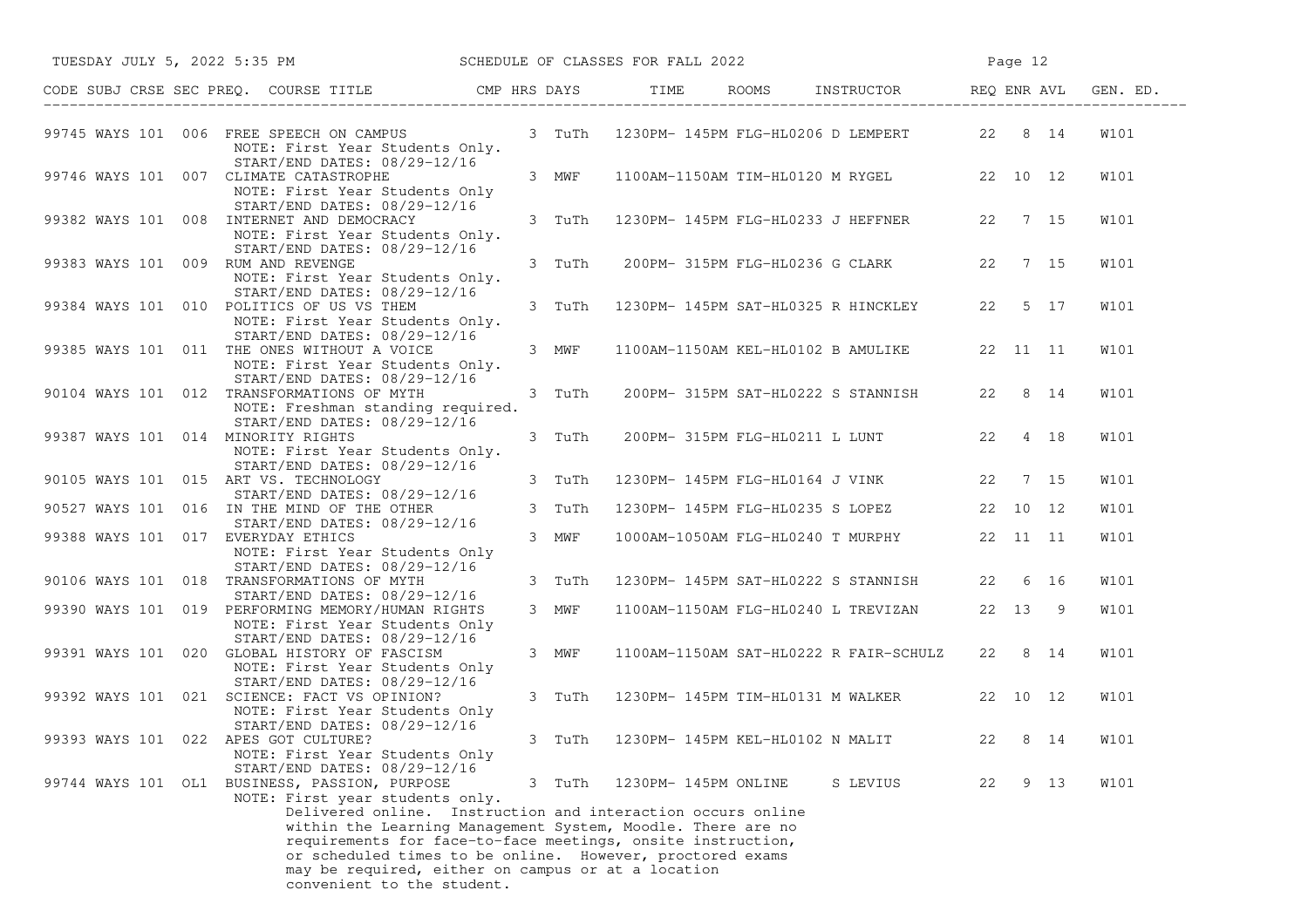| TUESDAY JULY 5, 2022 5:35 PM SCHEDULE OF CLASSES FOR FALL 2022                                                                                                                                                                                  |        |  |                                  |                                               | Page 13 |                    |      |  |  |  |  |
|-------------------------------------------------------------------------------------------------------------------------------------------------------------------------------------------------------------------------------------------------|--------|--|----------------------------------|-----------------------------------------------|---------|--------------------|------|--|--|--|--|
| CODE SUBJ CRSE SEC PREQ. COURSE TITLE CMP HRS DAYS TIME ROOMS INSTRUCTOR REQ ENR AVL GEN. ED.                                                                                                                                                   |        |  |                                  |                                               |         |                    |      |  |  |  |  |
| START/END DATES: 08/29-12/16<br>99946 WAYS 101 R01 APOCALYPSE NOW R 3 TBA TBA TBA K CLEARY 0 0 CLOSED W101<br>NOTE: This class is taught at the correctional facility. It is not<br>open to students on campus.<br>START/END DATES: 08/29-12/16 |        |  |                                  |                                               |         |                    |      |  |  |  |  |
| W102--WAYS-College Writing Seminar ==============W102--WAYS-College Writing Seminar ============= W102--WAYS-College Writing Seminar                                                                                                            |        |  |                                  |                                               |         |                    |      |  |  |  |  |
| 99395 WAYS 102 001 LIMITS OF THE HUMAN<br>NOTE: First Year Students Only                                                                                                                                                                        | 3 MWF  |  |                                  | 1100AM-1150AM SAT-HL0325 L STANAVAGE 22 11 11 |         |                    | W102 |  |  |  |  |
| START/END DATES: 08/29-12/16<br>99397 WAYS 102 002 STORIES THAT AREN'T EVEN TRUE<br>NOTE: First Year Students Only                                                                                                                              | 3 TuTh |  |                                  | 1230PM- 145PM FLG-HL0103 D MAUS 22 16 6       |         |                    | W102 |  |  |  |  |
| START/END DATES: 08/29-12/16<br>99749 WAYS 102 003 STORIES THAT AREN'T EVEN TRUE<br>NOTE: First Year Students Only<br>START/END DATES: 08/29-12/16                                                                                              | 3 TuTh |  |                                  | 200PM- 315PM FLG-HL0103 D MAUS                |         | 22 13 9            | W102 |  |  |  |  |
| 99750 WAYS 102 004 LIMITS OF THE HUMAN<br>NOTE: First Year Students Only<br>START/END DATES: 08/29-12/16                                                                                                                                        | 3 MWF  |  |                                  | 1000AM-1050AM SAT-HL0325 L STANAVAGE 22 15 7  |         |                    | W102 |  |  |  |  |
| 99748 WAYS 102 005 ON WELLNESS: FIXES & FADS<br>NOTE: First Year Students Only<br>START/END DATES: 08/29-12/16                                                                                                                                  | 3 MWF  |  |                                  | 1000AM-1050AM SAT-HL0104AL BROWN 22 20        |         | 2                  | W102 |  |  |  |  |
| 99401 WAYS 102 006 REAL TEACHERS PLEASE STAND UP<br>NOTE: First Year Students Only<br>START/END DATES: 08/29-12/16                                                                                                                              | 3 MWF  |  |                                  | 1100AM-1150AM SAT-HL0260 L HALL 22 18 4       |         |                    | W102 |  |  |  |  |
| W103--WAYS-Talking about Diversity ==============W103--WAYS-Talking about Diversity ============== W103--WAYS-Talking about Diversity                                                                                                           |        |  |                                  |                                               |         |                    |      |  |  |  |  |
| 99756 WAYS 103 003 FRENCH IN N. AMERICA<br>NOTE: First Year Students Only<br>START/END DATES: 08/29-12/16                                                                                                                                       | 3 TuTh |  |                                  | 1230PM- 145PM FLG-HL0211 L LUNT 22 6 16       |         |                    | W103 |  |  |  |  |
| 90109 WAYS 103 004 POETIC JUSTICE                                                                                                                                                                                                               | 3 MWF  |  |                                  | 1000AM-1050AM FLG-HL0235 O SARMIENTO 22 5 17  |         |                    | W103 |  |  |  |  |
| START/END DATES: 08/29-12/16<br>99403 WAYS 103 005 RACE AND COMICS<br>NOTE: First Year Students Only                                                                                                                                            | 3 TuTh |  |                                  | 1230PM- 145PM MRY-HL0253 J DONAHUE            |         | 22 7 15            | W103 |  |  |  |  |
| START/END DATES: 08/29-12/16<br>90530 WAYS 103 006 POETIC JUSTICE                                                                                                                                                                               | 3 MWF  |  |                                  | 1100AM-1150AM FLG-HL0233 O SARMIENTO          |         | 22 5 17            | W103 |  |  |  |  |
| START/END DATES: 08/29-12/16<br>99406 WAYS 103 007 ALGORITHMS OF OPPRESSION<br>NOTE: First Year Students Only<br>START/END DATES: 08/29-12/16                                                                                                   | 3 MWF  |  |                                  | 1000AM-1050AM FLG-HL0164 L GRABOWSKI          |         | 22 9 13            | W103 |  |  |  |  |
| 99407 WAYS 103 008 WHEN WE FIGHT, WE WIN!<br>NOTE: First Year Students Only<br>START/END DATES: 08/29-12/16                                                                                                                                     | 3 MWF  |  |                                  | 1100AM-1150AM SAT-HL0319 A SORENSEN           |         | 22 12 10           | W103 |  |  |  |  |
| 90590 WAYS 103 009 WHEN WE FIGHT, WE WIN!<br>START/END DATES: 08/29-12/16                                                                                                                                                                       | 3 MWF  |  |                                  | 1000AM-1050AM SAT-HL0319 A SORENSEN           | 22 14   | -8                 | W103 |  |  |  |  |
| 90745 WAYS 103 010 ASIAN-AMERICAN FAMILIES<br>NOTE: First Year Students Only<br>START/END DATES: 08/29-12/16                                                                                                                                    | 3 TuTh |  | 1230PM- 145PM FLG-HL0232 C DORAN |                                               | 22      | $\mathbf{2}$<br>20 | W103 |  |  |  |  |
| 90778 WAYS 103 011 POWER OF IDENTITY                                                                                                                                                                                                            | 3 TuTh |  | 200PM- 315PM BRA-HL0215 F KHAN   |                                               | 22      | 4 18               | W103 |  |  |  |  |